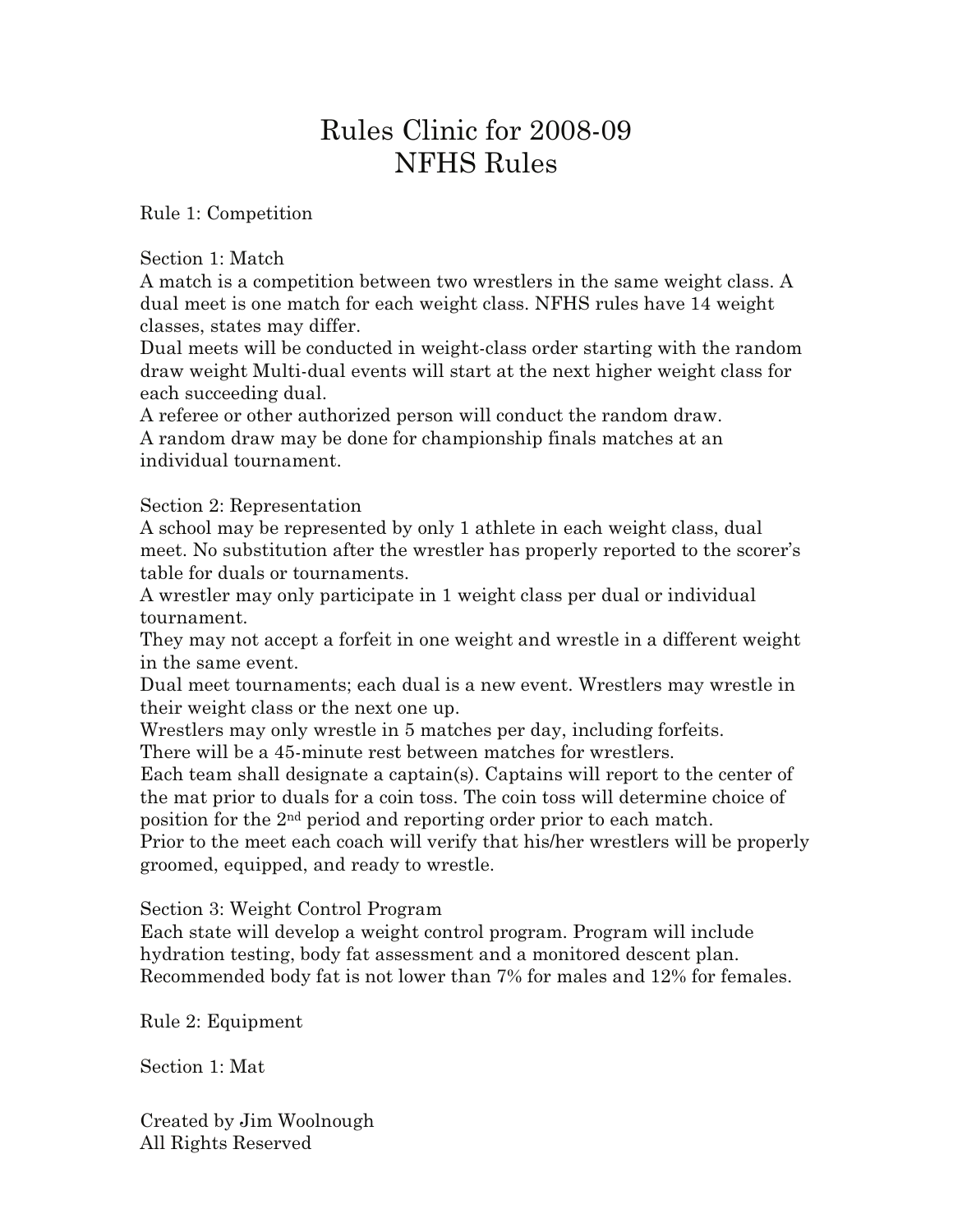The mat will not be more than 4 inches thick and will have the shockabsorbing qualities of at least 1-inch PVC vinyl-covered foam. The wrestling area of the mat will be a circular area with a minimum diameter of 28 feet. The safety area will be another 5 feet from the wrestling area. Mats in sections must have the sections secured together. At the center of the mat will be a 10-foot circle. In the center of the mat & circle will be the starting lines. The front starting line will be on the diameter of the circle and the second line will be 12 "from the first line, measured from the outside of the lines. A green line on one side and a red line on the other end will connect the starting lines. All lines are 2" in width except the starting lines, which are 1".

The mat area consists of the mat plus a 10-foot surrounding area, where space permits.

Section 2: Team benches

For duals, all team personnel (including coaches) will be restricted to an area at least 10' from the mat and scorer's table, where facilities permit. For tournaments, 2 team personnel will be permitted in marked restricted zone, at least 5' from the mat and 10' from the scorer's table.

Section 3:

A scorer's table shall be placed 10' from the edge of the mat and team benches.

The table will seat the timekeeper, head scorer, and visiting scorer. Visual scorekeeping will be provided by the home management.

Section 4: Scales

Scales will be provided by the home management.

The accuracy of the scales shall be certified annually.

No allowance for digital scales, what they read is what the athletes weigh. (UIL)

Rule 3: Officials and Their Duties

Section 1: The Referee

The Referee's uniform consists of a black & white short-sleeve shirt or a gray w/black pinstripes shirt, black pants, black socks, and black wrestling/gym shoes. There will be no colored highlights on the shoes. The referee will also be equipped with a colored disk (red  $\&$  green preferably), a black whistle  $\&$ black lanyard, and red & green wristbands. Red will be worn on the left wrist and green on the right wrist. A kit for conducting the random draw will be part of the equipment package, also. Events may provide a custom shirt for that event to be worn by all officials.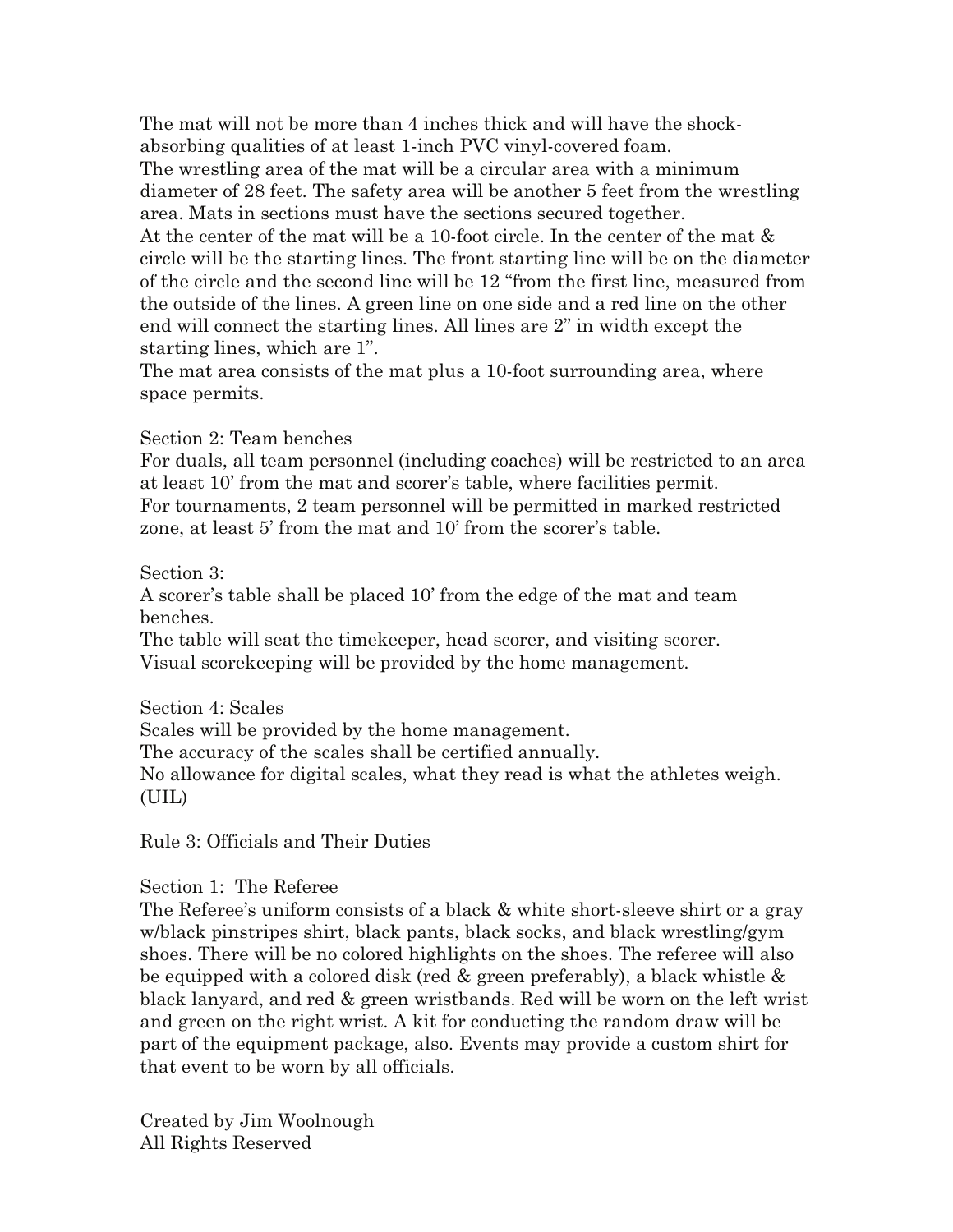The jurisdiction of the referee begins on arrival at the site and ends when the scorebook is signed for duals or the bout sheet is signed after the last match for tournaments.

On matters of judgment, the referee's decision is final, based on the rules and interpretations from NFHS. The referee is the sole authority for ruling on infractions or other irregularities not covered by the rules.

Before the dual the referee will visit each team and conduct his pre-meet briefing. The briefing should cover rules changes, clarification of rules, inspection of equipment, and ask the Head Coach, "Will your team be properly dressed, equipped and ready to wrestle?".

The referee shall decide the legality of all equipment.

The referee will use only approved signals when signaling penalties and/or points. The thumbs will not be used for this purpose.

The referee will not use any form of video replay to assist in decision-making on any call.

The referee should award points' for edge-of-mat calls before blowing the whistle. He will also be firm in enforcing the letter and spirit of the rules. The referee will stop the match to award penalty points except as noted in rule 8. He shall stop potentially dangerous holds before they become dangerous.

During injury, blood or recovery time-outs the referee shall be at the table to monitor the clock and advise the coach when 1-minute and 30-seconds remain.

At the end of the dual or match, in a tournament, the referee shall sign the scorebook/bout sheet and note the time of completion. He may not use video to make decisions related to the match.

Section 2: The Assistant Referee

Where used the assistant referee will be opposite of the referee and assist in making calls. The assistant will be in constant communication with the referee regarding the match. He shall immediately signal locked hands. Coaches may not speak with the assistant referee.

The assistant may offer his opinion to the referee regarding any situation on the mat; however, the referee's decision is final.

The assistant will monitor all holds for safety, especially front headlocks. During end-of-match procedures, the assistant will stand on the far side of the mat to observe the wrestlers and coaches departing.

# Section 3: The Scorer

The scorekeeper is responsible for recording points when signaled by the referee, circling the first point(s) of the match, recording who made the choice in the  $2<sup>nd</sup>$  &  $3<sup>rd</sup>$  periods, and who was on top at the start of each period, including overtime.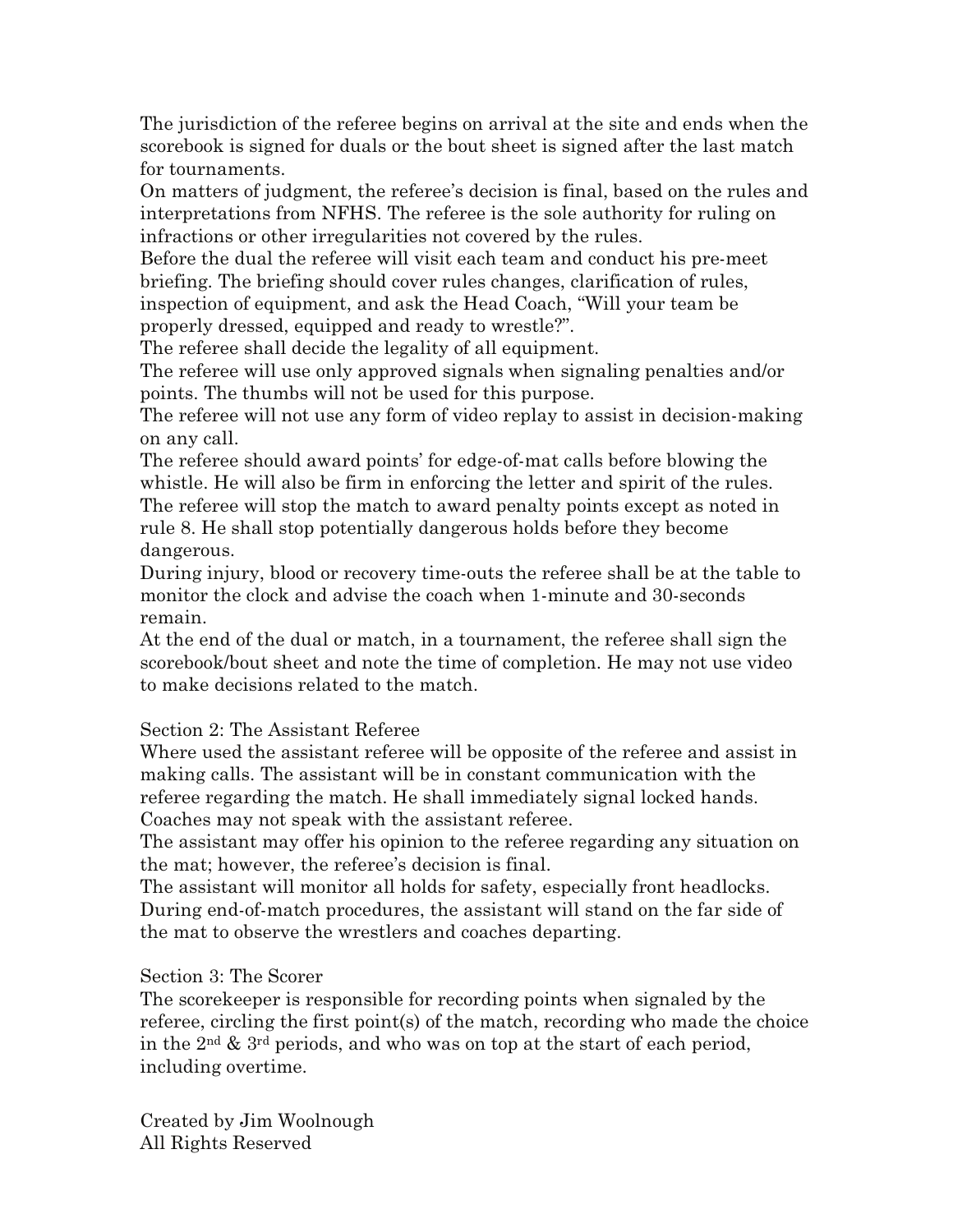The scorekeeper will advise the scoreboard operators, visiting scorekeepers and match timekeeper of the score and record the completion time of each match. The scorekeeper will record the time-of-day the match ended on the bout sheet.

At the end of the match or dual, the scorekeeper will present the score book/score sheet to the referee for signature.

Assistant scorekeepers will keep the running score of the dual visibly posted and circling 1st point(s) scored if using a scorebook.

Section 4: Timekeeper

The timekeeper is responsible for keeping track of the match time, blood time, injury time and recovery time.

The timekeeper will notify the referee of any unusual situation or disagreement with the scorekeepers. He will also notify the referee when requested by a coach to discuss a possible error.

When a visible clock is not used the timekeeper will call out the time remaining in the match at 15-second intervals during the last minute.

Rule 4: Wrestler's Classification and Weigh-In

Section 1: Wrestler's Uniform

Wrestlers shall wear a:

A. sleeveless shirt fastened at the crotch, if approved a tight fitting short sleeved undershirt may be worn.

B. either full-length tights with stirrups and close fitting shorts or a onepiece properly cut uniform, with a minimum 4inch inseam or maximum length of above the knee.

C. A singlet cut as in A above with or without full-length tights w/stirrups. Other than tights, anything extending beyond the singlet must stop just above the knee and be tight-fitting. Only a single reference (logo, etc) to the manufacturer may be on any piece of equipment.

Lightweight, heelless wrestling shoes reaching above the ankle and headgear must be worn. Shoelaces, if visible, must be secured. Headgear must also be worn. The uniform must be worn as intended/designed by the manufacturer.

Section 2: Wrestler's Appearance and Health

Wrestlers shall be clean-shaven. Sideburns may not extend below the earlobe.

The hair may not extend below shirt collar level in the back, earlobe level on the sides and eyebrows in the front. If the hair is longer it may be braided or rolled and contained in a hair cover. Hair covers must be worn under the headgear or as part of the headgear. Hair covers must be worn to weigh-ins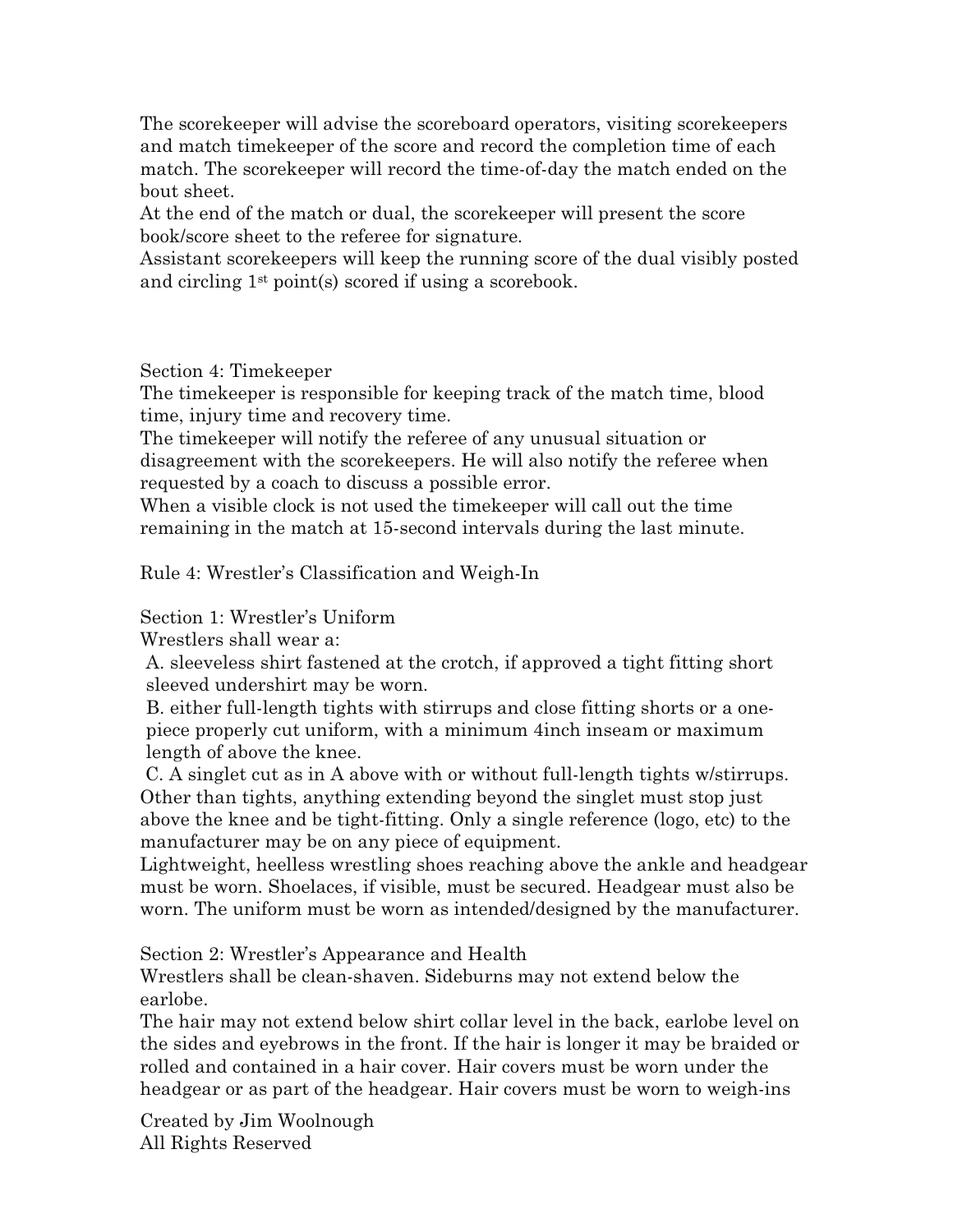for grooming check and may be removed prior to stepping on the scales. Hair covers must be of solid material and non-abrasive. Bandanas are *not* legal hair covers. Shaved heads must be as smooth as the face or a hair cover must be worn.

Other than a neatly trimmed moustache, facial hair must be covered with a facemask.

Hair covers and facemasks are special equipment.

Wrestler's skin must be free of communicable disease. If the wrestler is suspected of having a communicable disease, his coach must provide written permission, on the approved form, from a physician (D.O. or M.D.) to participate. This document must be presented at the weigh-in(s). For wrestlers' with non-contagious skin conditions (birthmark, eczema, etc..) one form may be used for the season. An on-site (competition) physician may override a written diagnosis of a skin condition.

Merely covering a communicable condition is not acceptable.

Wrestlers with orthodontia must wear a mouthguard that covers the appliance(s).

Section 3: Special Equipment

Special equipment is *any* equipment (hair cover, eye protection, socks, etc…) not required by rule. The referee must approve special equipment. The equipment may not restrict normal movement or the opponent from applying normal holds. Any equipment that is hard and/or abrasive must be padded and covered. All pads must fit snugly.

The state association may approve the use of artificial limbs.

The use of electronic communication devices between wrestler and coach is illegal.

Taping may not restrict normal movement. Loose pads are not permitted. To identify contestants, red & green leg bands may be worn.

Section 4: Weight Classifications

There are 14 weight classes, 15 in Texas. They are, in pounds: 103 112 119 125 130 135 140 145

152 160 171 189 215 285 and 180 in Texas

A wrestler may wrestle at his weight or 1 weight class up. The use of diuretics, plastics, sweatboxes, saunas or other means of quick weight loss are prohibited. Penalty is disqualification from the competition. A 2-pound growth allowance may be added after the date of certification.

Section 5: Weighing In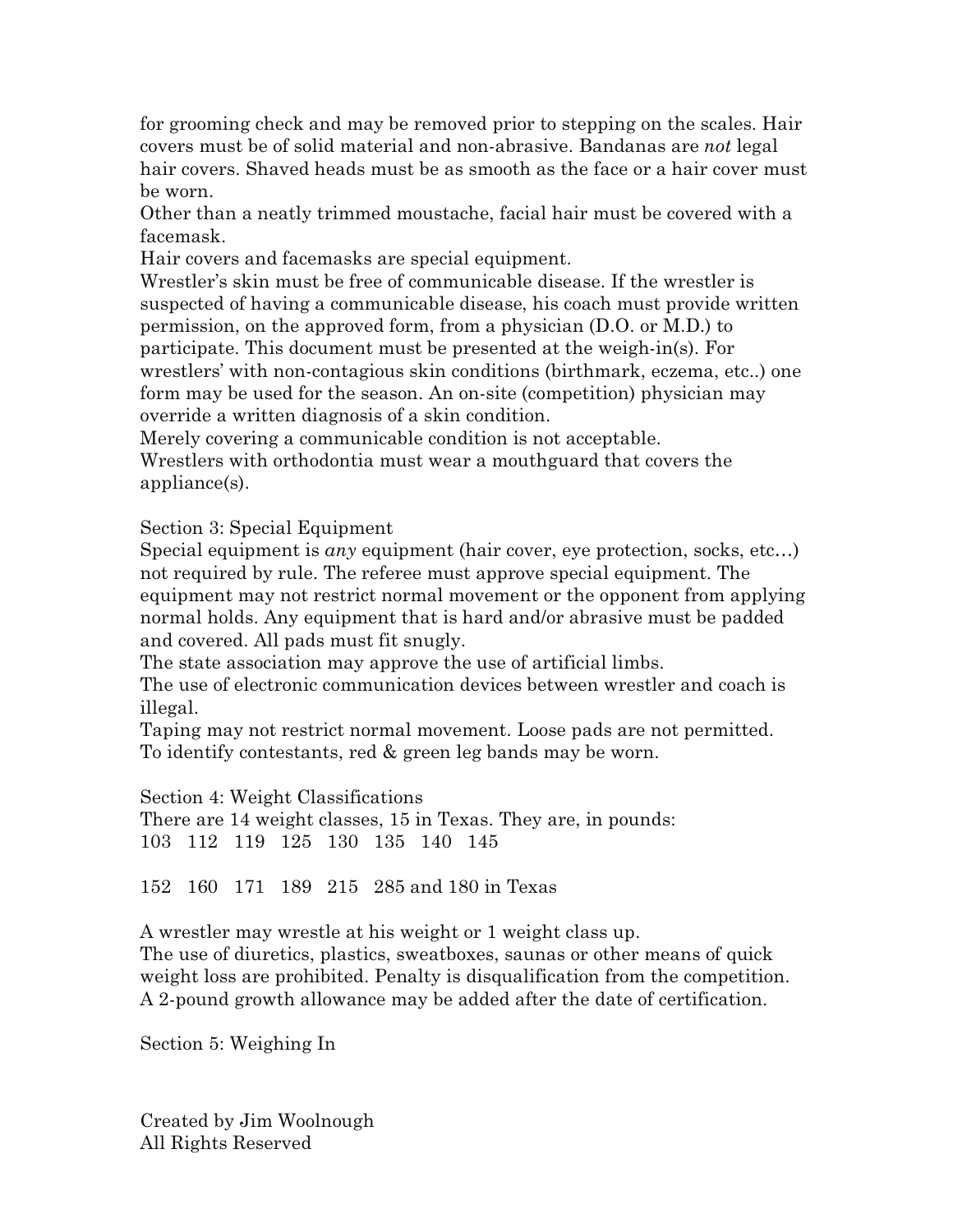Weigh-ins may start a maximum of 2 hours before the  $1<sup>st</sup>$  session of a tournament and 1 hour before a dual or the team's first dual in a multi-dual event, each day.

All wrestlers must be present at the start of weigh-ins and may not leave the weigh-in area without permission.

Weigh-ins will start with the lowest weight class and conclude with the heaviest. Contestants may weigh-in for 1 weight class only; they may not reweigh to change classes. When all wrestlers for a weight class have had the chance to weigh-in, that weight class is closed.

For duals a contestant may step on the scale 2 times to weigh-in. For tournaments they may step on the scale 2 times and then 1 time on each available scale. Use of the restroom between attempts is not permitted, neither are activities that promote dehydration.

A referee or other authorized person will supervise weigh-ins. Males will weigh-in males and females will weigh-in females.

A 1-pound allowance, for all wrestlers, may be granted for each day of consecutive competition. Maximum allowance for any event is 2 pounds. 48 hours notice for opponents is required. If an event is delayed 1 day or more due to inclement weather, a 1-lb allowance may be granted without 48-hr notice.

Wrestlers shall weigh-in wearing no more than a suitable undergarment. In Texas, girls may weigh-in wearing t-shirt & shorts, swimsuit, or a leotard. No weight allowance will be granted for these. If allowed to wrestle with an artificial limb, the wrestler must weigh-in with the limb.

Wrestlers not making weight during the weigh-in period are ineligible for that weight class, but may be shifted to an appropriate weight-class. Contestants representing a school in an individual tournament must be named by weight class prior to conclusion of weigh-ins.

Rule 5: Definitions

Section 1: Bad Time

Bad time occurs when:

- Wrestler's wrestle in the wrong position
- The wrong wrestler is given choice for the  $3<sup>rd</sup>$  period or  $2<sup>nd</sup>$  OT
- Choice of position is not given after the  $2<sup>nd</sup>$  injury time-out
- Wrestling has been allowed to continue after a violation when the match should have been stopped
- Time wrestled after the end of the period

Any points, penalties or injury time that occurred during bad time will be erased except: flagrant misconduct, unsportsmanlike conduct, unnecessary roughness, illegal holds and blood time.

Errors that require bad time to be re-wrestled must be fixed before the start of the next period. If the wrong wrestler was given choice for the  $2<sup>nd</sup>$  period or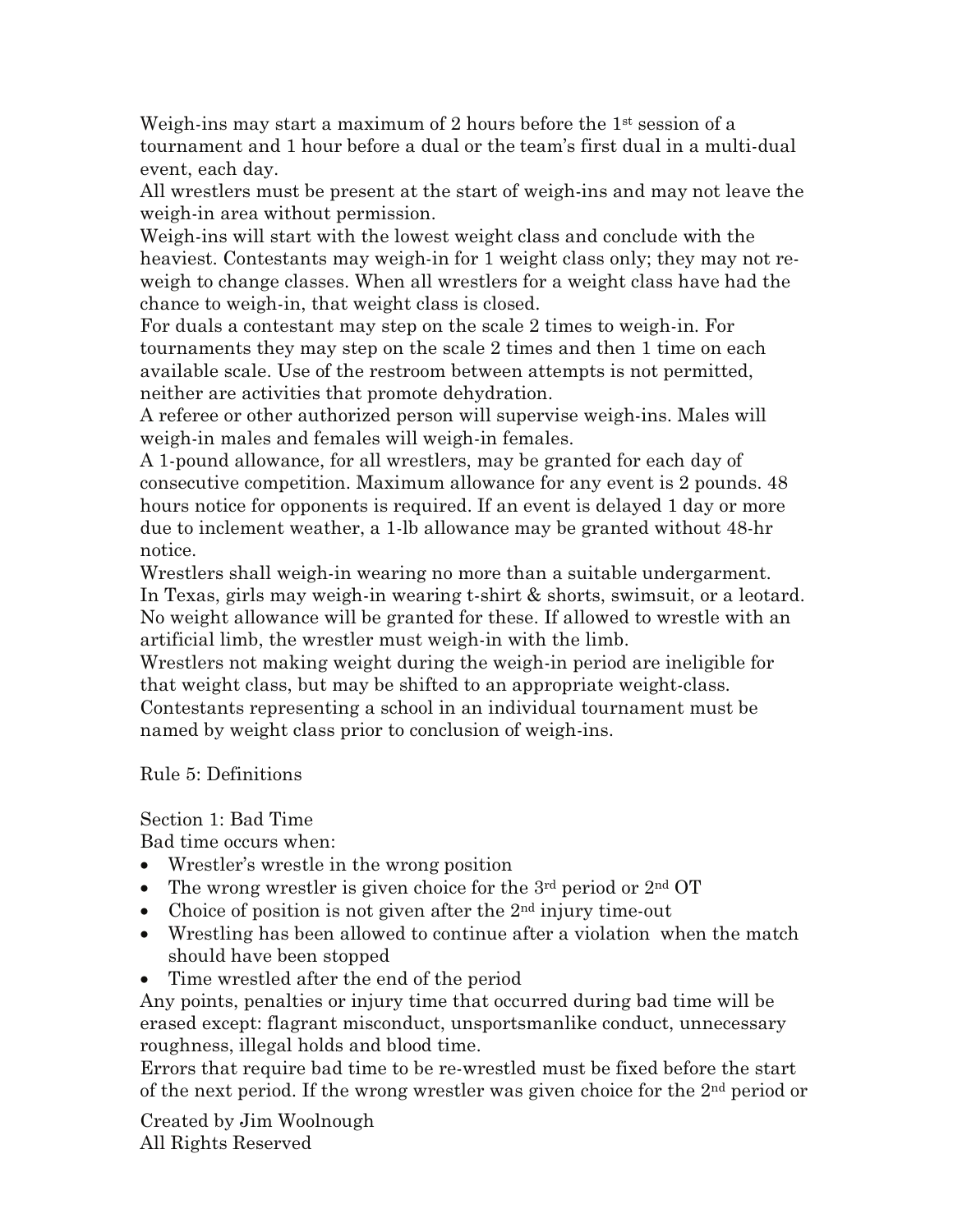$1<sup>st</sup> TB$ , give the other wrestler choice for the  $3<sup>rd</sup> or 2<sup>nd</sup> TB$ . Correctable error without re-wrestling.

Section 2: Biting

Biting is an act of flagrant misconduct. If in the referee's opinion, a wrestler has bitten an opponent it will be flagrant misconduct.

# Section 3: Bye

When the number of wrestlers is not a power of 2, byes shall be placed in the 1st round. Total number of byes will be equal to the difference between the number of wrestlers and the next higher power of 2. There will be no byes after the 1st round of competition in both championship and consolation brackets. Byes will be placed by mutual consent or drawn. No quarter or half bracket shall have more than 1 in excess of its paired bracket. Seeded wrestlers are placed in the bracket then byes are inserted. Then remaining wrestlers are drawn into the bracket.

Section 4: Caution

Wrestlers who:

- False start
- Assume an incorrect starting position

Will be warned up to 2 times then penalized 1 point for each violation. A wrestler cannot be disqualified on cautions.

# Section 5: Coach Misconduct

Coach misconduct occurs when the coach improperly questions the referee. This happens when the coach has requested a conference about a rule misapplication and it is decided by the referee there was no misapplication or the coach questions the judgment of the referee during the conference. All Coach Misconduct penalties are charged to the Head Coach.

First time – Warning (MCw)

Second time – deduct 1 team point

Third time- deduct 2 team points and good-bye head coach for the rest of the day.

Penalties start fresh each day of a multi-day event.

Section 6: Control

Control happens when a wrestler gains restraining power over his opponent. Control is gained when a there is a takedown and changes when there is an escape or reversal. Control determines the awarding of points.

Section 7: Default It is a default when one of the wrestlers can not continue the match.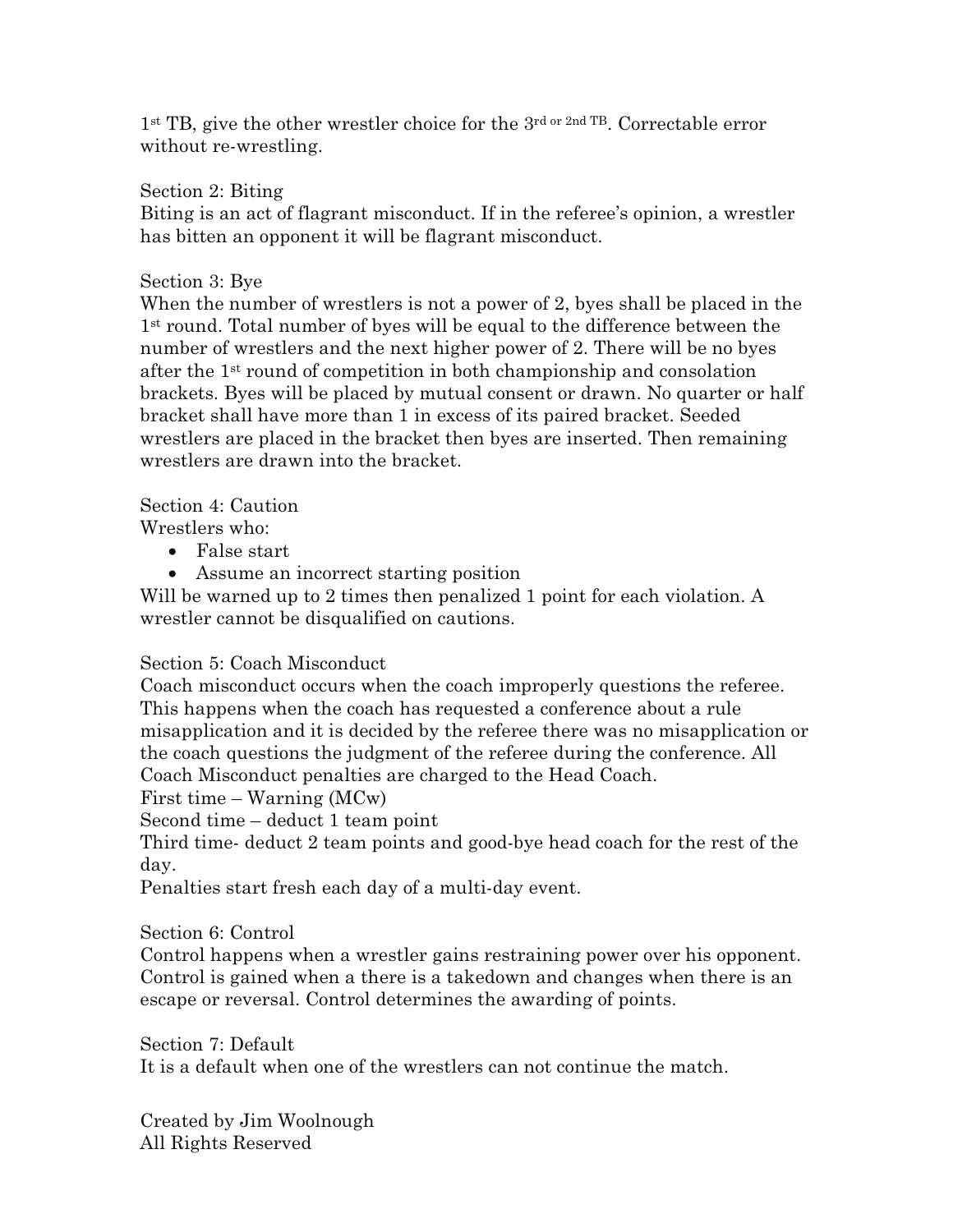Section 8: Disqualification

It is a disqualification when a wrestler is removed by penalties or properly reports to the table during a dual and is withdrawn.

Section 9: Dual Meet

A series of matches with one match for each weight class is a dual meet.

Section 10: Escape

It is an escape when the defensive wrestler gains a neutral position, beyond reaction time, while either wrestler is inbounds.

Section 11: Fall, Near Fall & Technical Fall

It is a fall when any part of both shoulders or both scapula are on the mat for 2 seconds while the defensive wrestler is inbounds. A fall ends wrestling. It is a near fall when the offensive wrestler holds the defensive wrestler in a pinning situation and meets criteria for 2 seconds or more. Near fall criteria are:

- Both shoulders or scapula held within 4 inches of the mat
- One shoulder or scapula is on the mat and the other is 45 degrees or less from the mat.
- The defensive wrestler is in a high-bridge: or
- On both elbows.

If criteria are met for 2 seconds it is a 2-point near-fall, if criteria are met for 5 seconds it is a 3-point near-fall.

Only the offensive wrestler can score near fall. Only one set of points can be scored during a near-fall situation. The situation is not over until the defensive wrestler gets out of the pinning situation. If the defensive wrestler attempts to escape or reverse and places himself in near-fall criteria it will not count unless the offensive wrestler holds him there for 2 seconds or more Rule 5-11-2f

If the defensive wrestler is injured, bleeding, or indicates an injury just prior to a 2-point being earned, it is a 2-point near-fall. Stop the match. 5-11-2g

If the defensive wrestler is injured, bleeding or indicates an injury after a 2NF is earned, it will be a 3-point near-fall. Stop the match.

5-11-2h

If the defensive wrestler is injured, bleeding or indicates an injury after a 3 point near-fall has been earned, it will be a 4-point near-fall. Stop the match. 5-11-2i

If the defensive wrestler commits an illegal act:

Prior to a 2NF being earned, it is 2NF + penalty point(s)

After the 2NF is earned and before a 3-pt NF is earned, it is a 3NF + penalty point(s)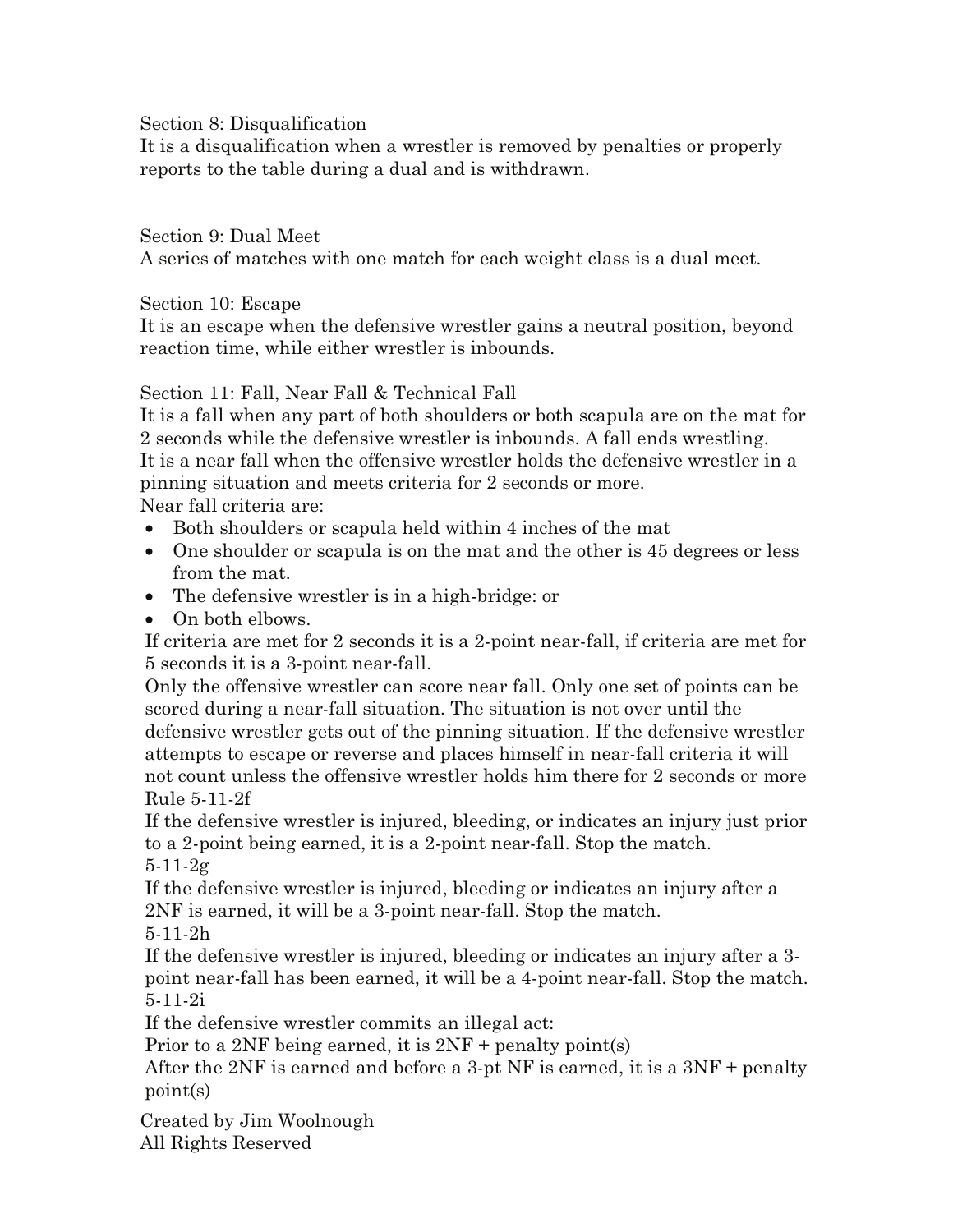After a 3-pt NF is earned, it is a  $4NF$  + penalty point(s)

A technical fall is when a wrestler has a 15-point advantage. If the move that produced the advantage puts a wrestler on his back, the match continues until that situation is done. Once the technical fall has been earned, the wrestler can not lose except by flagrant misconduct.

A fall or near-fall can not happen if the defensive wrestler is not inbounds or the defensive wrestler is handicapped by having a portion of his body out of bounds.

# Section 12: Flagrant Misconduct

Flagrant misconduct is any act the referee considers serious enough to cause removal of the offender from the premises. Flagrant misconduct can happen before, during or after a match and includes the use of tobacco products. Flagrant misconduct can be physical or non-physical acts including, but not limited to:

- Biting
- Striking
- Butting
- Elbowing
- Kicking

# Section 13: Forfeit

It is a forfeit when a wrestler fails to appear for a match. To receive the forfeit, the competing wrestler must appear on the mat in a legal uniform. Forfeits count as a match.

# Section 14: Illegal Holds

Any hold that endangers life or limb is an illegal hold. Any hold used to force a body part beyond normal range of motion is an illegal hold. Any hold that restricts breathing or circulation is illegal.

# Section 15: Inbounds

Wrestlers are inbounds if the supporting parts of either are inside the lines. Supporting part are those parts of the body bearing the weight of a wrestler. Generally include:

- Knees
- Sides of the thighs
- Buttocks
- Hands

Wrestling continues as long as one wrestler is inbounds, if there is no action, the referee may stop the match & restart in the center. If the defensive wrestler is on his back while supporting points of either wrestler are inbounds, wrestling continues as long as there is the chance for the offensive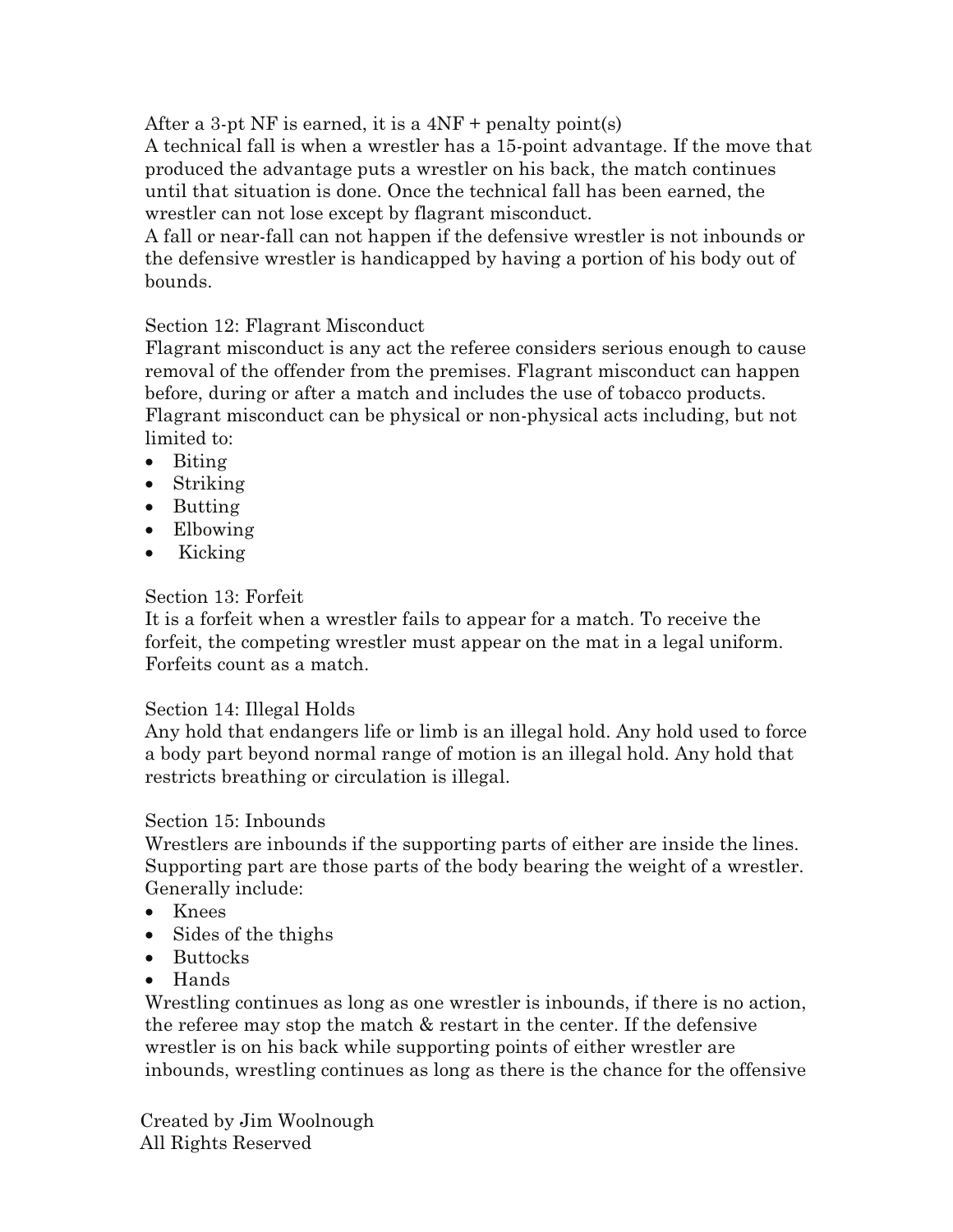wrestler to bring him back. Shoulders or scapula are supporting parts in this case.

Section 16: Individual Scoring Maneuvers

Takedown – When one wrestler gains control of the other down on the mat while either of them are inbounds. Also when the weight is borne on the hands and the body is controlled.

Escape – When the defensive wrestler gains a neutral position and either of them are inbounds.

Reversal – When the defensive wrestler comes from underneath and gains control, on the mat or in a rear-standing position, while either of them are inbounds.

Edge of mat calls – The move must be complete with either wrestler inbounds or the feet of the scoring wrestler finishing down on the mat inbounds.

## Section 17: Mat

The mat area includes the mat and the space 10-ft around the mat. It also includes the team benches and scorer's table.

# Section 18: Match

A match is a competition between 2 individuals in the same weight class. A match is from the start of the  $1<sup>st</sup>$  period until wrestling ends; fall, tech fall, forfeit, etc… When the wrestler has properly reported, the match has begun.

#### Section 19: Out of Bounds

Out of bounds happens when each wrestler has a supporting point on or outside the line.

# Section 20: Positions

Neutral Position – Neither wrestler has control.

Advantage position – When one wrestler controls the other. A wrestler may have control even when the opponent has locked around his leg. Defensive Starting position – The defensive wrestler is in the center on hands & knees with his hands in front of the forward starting line and his knees behind the rear starting line. The elbows can not touch the mat and he must allow the offensive wrestler to assume a legal starting position. Offensive Starting position – The offensive wrestler takes a position on either side of the defensive wrestler. He must place the palm of one hand on or above the elbow. One knee must be on the mat on the same side of the elbow being touched. The other arm is placed around the defensive wrestler's body with the hand loosely on the navel. The order of placement is , feet/knees; belly; elbow. The head must be over the spine and the legs or feet of the offensive wrestler may not be touching the defensive wrestler.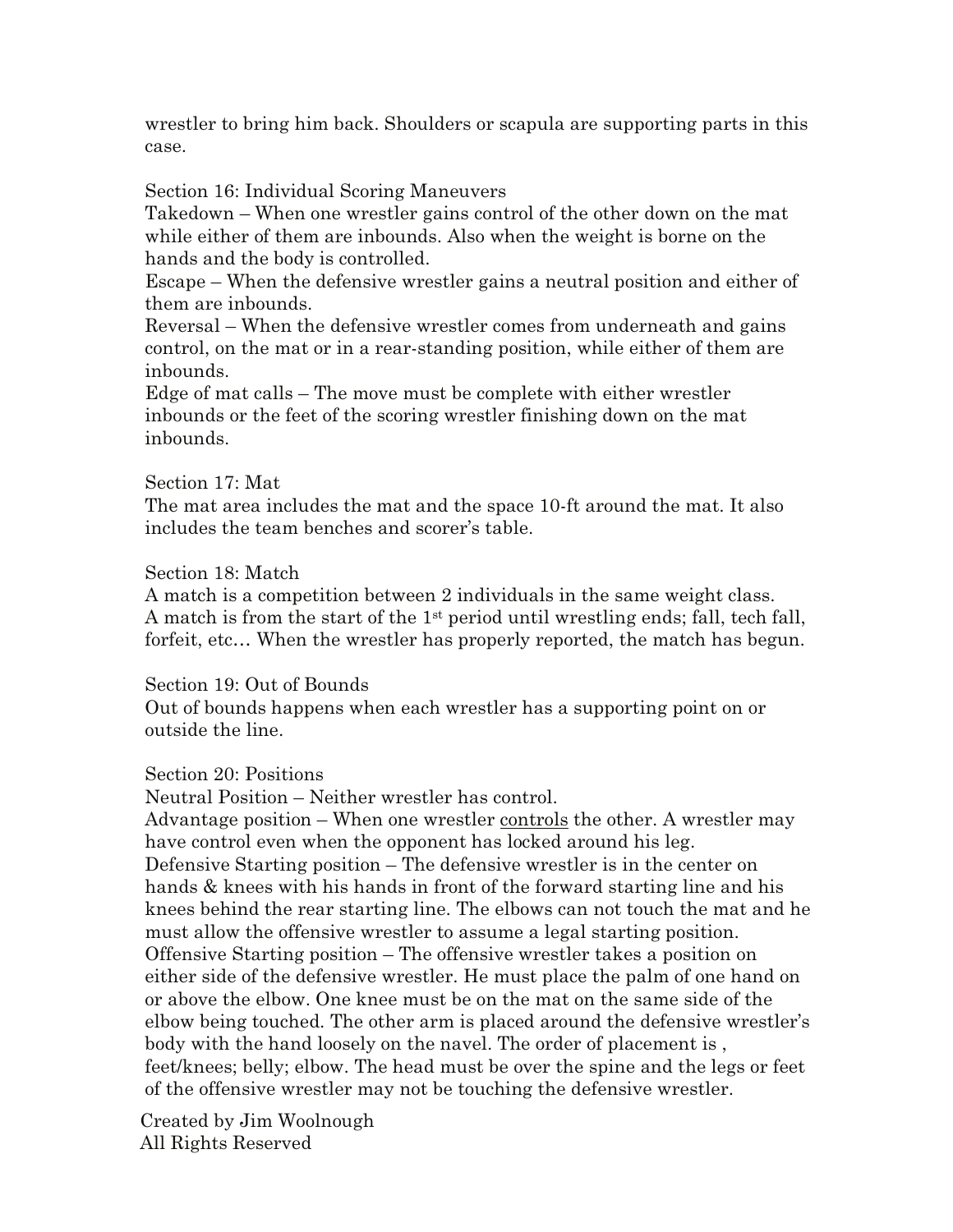Neutral Starting position – Both wrestlers stand with one foot in contact with their color of the starting area. The other foot may be on the line extended or behind the line. No part of either wrestler may touch the mat n front of their color.

Optional Starting position – The defensive wrestler assumes his starting position. The offensive wrestler notifies the referee that he wants an optional start. The referee notifies the defensive wrestler of this choice and allows him to adjust, if needed. Then, when called by the referee, the offensive wrestler places his hands (thumbs touching) on the back (neck to waist) of the defensive wrestler. He may then stand or kneel any place in the area around the defensive wrestler from the front starting line on one side to the other. He may not straddle or place his feet or knees inside the feet of the defensive wrestler.

The offensive wrestler may notify the official that he wants to release the opponent *prior* to the restart. An escape will be awarded, w/point, and the match will start in neutral.

#### Section 21: Potentially Dangerous Holds

Any hold that puts a body part at the limit of normal movement or that can cause injury is a potentially dangerous hold. The wrestler using the hold shall be verbally cautioned against turning it into an illegal hold. If the offensive wrestler turns the hold into an illegal hold, he will be penalized.

#### Section 22: Random Draw

The random draw determines the order of weight classes for the dual. It will happen immediately after the conclusion of weigh-ins and be supervised by the referee or authorized person. The weight class drawn will be the starting weight and the others will follow in traditional order. A random draw may be used to set the order for finals matches in an individual tournament.

Section 23: Reversal See section 14.

#### Section 24: Stalemate

It is a stalemate when neither wrestler can improve their position or either wrestler has locked hands around a leg to prevent scoring. This does not include pinning situations. Stop the match and resume as an out of bounds. Locking around the leg repeatedly to prevent scoring is stalling.

#### Section 25: Stalling

Each wrestler must attempt to stay in the center circle and wrestle. Both wrestlers are responsible for wrestling aggressively and initiating action at all times and in all positions. It is stalling when either wrestler grasps one leg of the opponent to prevent scoring or delays the match: e.g. slow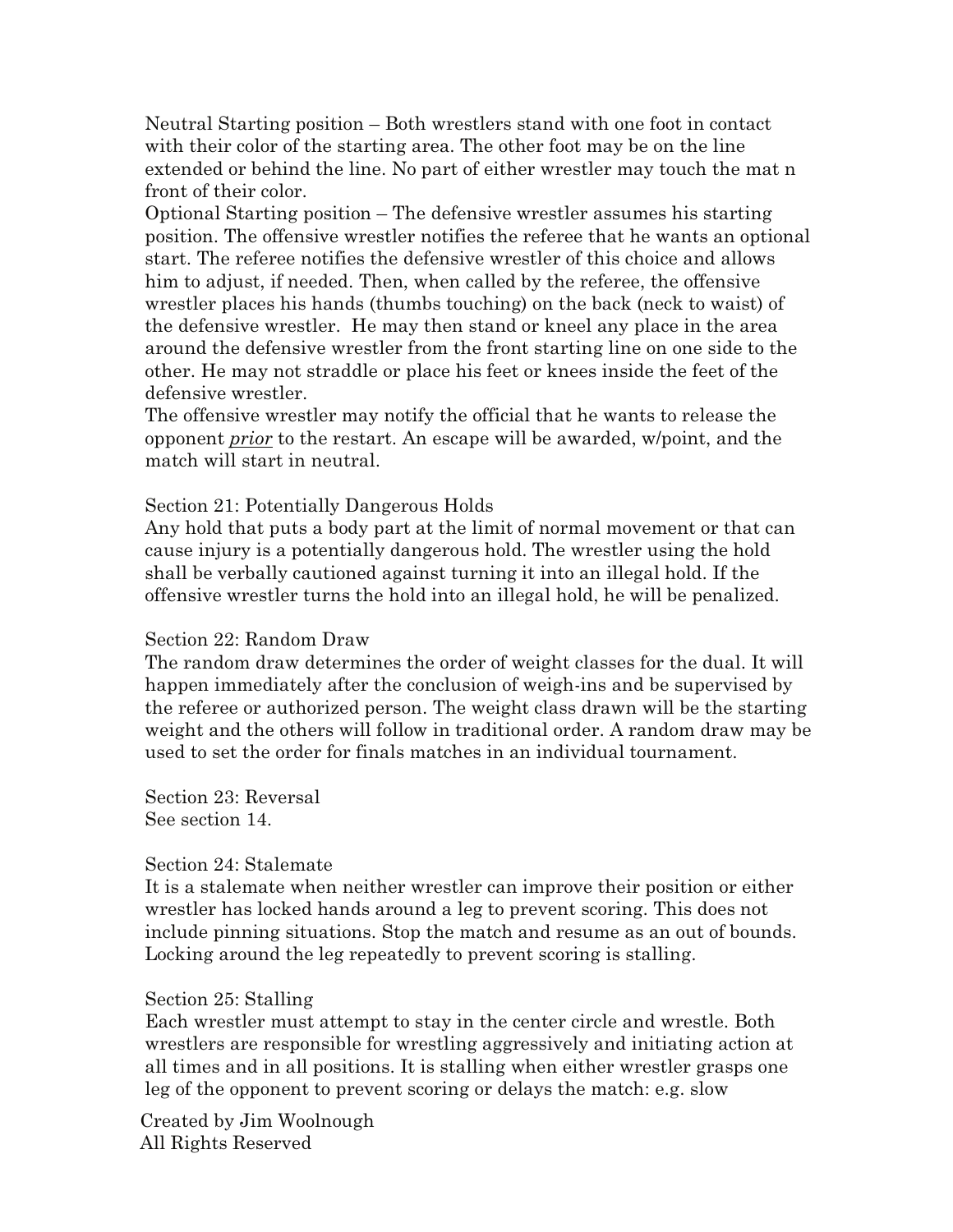returning from OOB, constantly adjusting equipment, slow in assuming a starting position, repeatedly creates a stalemate, etc…. It is stalling in the same position when a wrestler: Neutral:

- Avoids contact
- Plays the edge
- Prevents the opponent from returning to or remaining inbounds
- Is not attempting to secure a takedown

# Advantage:

- Does not wrestle aggressively and attempt to secure a fall
- Legally holds the heel of his opponent to his buttocks while down on the mat for more then 5 seconds
- Holds the opponents leg(s) in an action not designed to score or secure a fall or prevent an escape or reversal

Defensive:

• Refuses to aggressively attempt to escape or reverse

A defensive wrestler is NOT stalling when he is overpowered.

Section 26: Takedown See section 14.

## Section 27: Taunting

Taunting is any action to embarrass, ridicule or demean others including on the basis of race, religion, gender or national origin. May be considered UC.

#### Section 28: Technical Violations

There are six types of technical violations. All are penalized without warning.

- 1. Intentionally leaving or causing the opponent to leave the wrestling area.
- 2. Grasping the mat, clothing or headgear.
- 3. Interlocking or overlapping the hands, arms or fingers, offensive wrestler.
- 4. Leaving the wrestling area without the referee's permission.
- 5. Reporting to the mat not ready to wrestle, not properly equipped or anything detected as being illegal after the match has started.
- 6. Applying a figure-4 scissors to the head from a neutral position, with or without arm.

# Section 29: Time out

Injury time – If a wrestler is hurt by a legal move he may take an injury time-out. The timeout may not exceed  $1 \frac{1}{2}$  minutes total or be taken more than twice.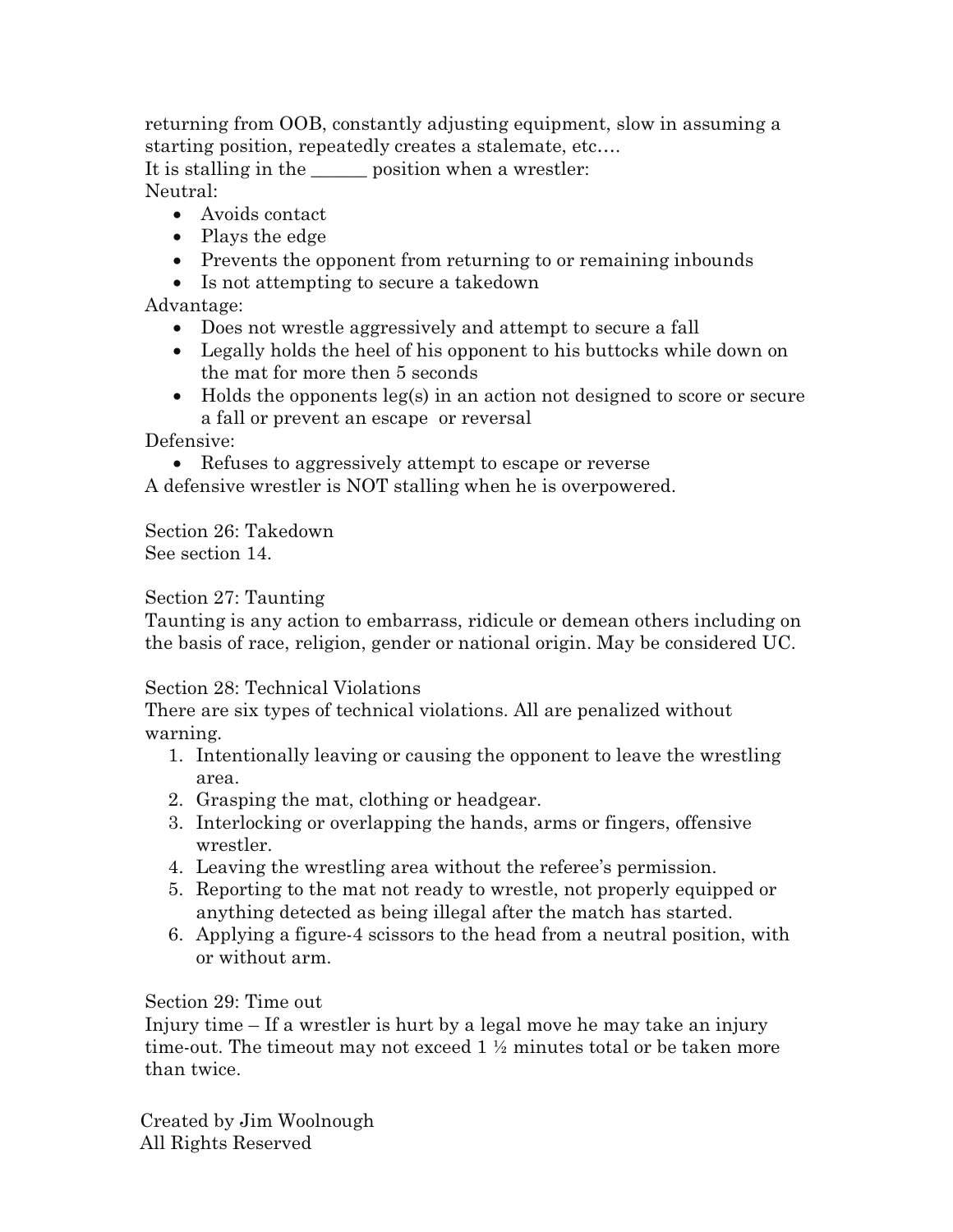Bleeding (Blood) time – If a wrestler is found to be bleeding he may have a bleeding time-out. Total time not to exceed 5 minutes for the match. No limit on how many times it may be taken.

Recovery Time – If a wrestler is hurt with an illegal hold or act of unnecessary roughness or unsportsmanlike conduct he may have a recovery time-out. Recovery time is 2 minutes per incident and is not injury time. Referee's time-out – if the referee needs time to deal with something that is not covered under the above he may use a referee's time-out, as many as needed.

Coach/Referee Conference – A coach may approach the table and request a time-out to discuss a misapplication of the rules. This conference takes place at the scorer's table. If a correction occurs it will be a referee's time-out. If there is no correction then the coach will receive a Coach Misconduct penalty

# Section 30: Unnecessary Roughness

Unnecessary roughness is any physical act that exceeds normal aggressiveness. It includes but is not limited to:

- Forceful cross-face
- Forceful trip
- Forearm or elbow used to punish such as on the spine, neck or head.
- Slaps to the head
- Poking or gouging the eyes

Continual unnecessary roughness may be called as flagrant misconduct.

# Section 31: Unsportsmanlike Conduct

Coaches and Team Personnel – UC is any act which is abusive or interferes with the match. This includes but is not limited to:

- Violation of Bench Decorum
- Taunting
- Disrespect
- Actions that incite negative reaction

UC can occur before, during or after a match. Use Penalty Chart, Team Points. Penalties carry over in a multi-day event, charged to the individual committing the offense.

Wrestlers – UC is any act, physical or non-physical including but not limited to:

- Failure to comply with directions of the referee
- Pushing
- Shoving
- Swearing
- Taunting
- Intimidation
- Baiting
- Throwing equipment

Created by Jim Woolnough

All Rights Reserved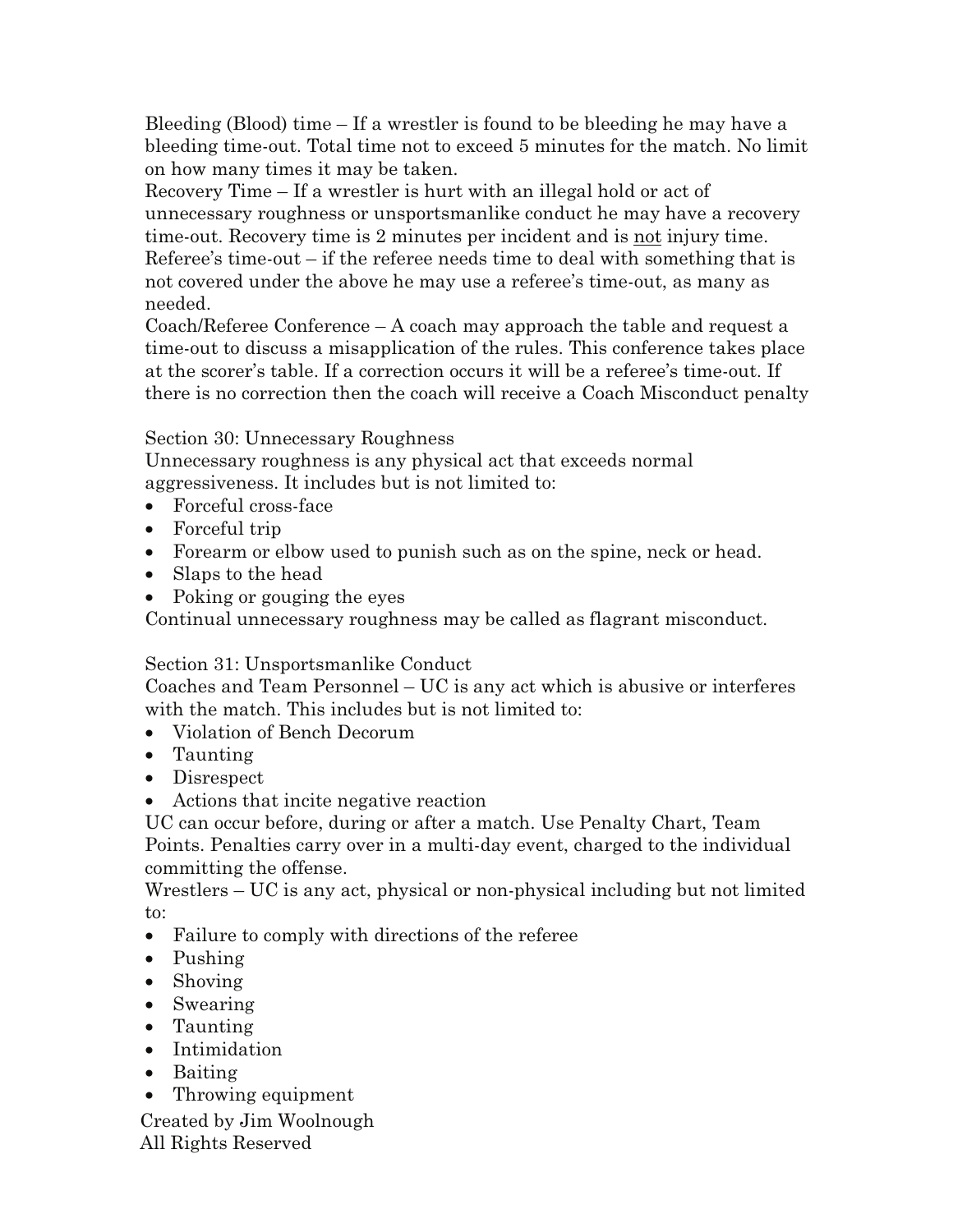- Spitting
- Failure to keep straps up on the mat
- Dropping to one knee to break locked hands, repeatedly
- Clearing the nasal passage other than in a proper receptacle
- Failure to comply with end of match procedure

UC may occur before, during or after a match. For UC during the match, match points. For UC before or after a match, Team Points. Use the Penalty Chart

Spectators – Any act (physical or non-physical) which the referee believes is serious enough to call for removal will cause the offender to be removed from the premises for the rest of the event. No penalty to the teams.

Rule 6: Conduct of Matches

Section 1: Length of Match

Regular match – 6 minutes: 3 periods of 2 minutes each

Consolation match -3 periods: 1<sup>st</sup> period 1 or 2 minutes, 2<sup>nd</sup> & 3<sup>rd</sup> periods 2 minutes.

Overtime matches consist of, as needed:

Sudden Victory – 1 period of 1 minute

Tiebreaker- 2 30-second periods

Ultimate Tiebreaker- 1 additional 30-second period

No rest time between periods.

Section 2: Starting the Match

Teams delaying their appearance more than 5 minutes will be penalized 1 team point. If they do not appear in the next 5 minutes, they forfeit.

Wrestlers must be ready to go when called by the referee.

First to report to the table is determined by the disk flip.

First wrestler required to report may not be withdrawn or replaced without being disqualified and the match forfeited after reporting. Once the 2<sup>nd</sup> wrestler has reported, both wrestler's have reported & may not be withdrawn without DQ & forfeit.

Duals & Tournaments

First period starts in the Neutral position.

Second period starts with the wrestler having choice choosing the up, down or neutral position. He may also defer choice to the third period.

Third period starts with the wrestler having the choice choosing up, down or neutral.

For visually handicapped wrestlers the fingertip start shall be used. Contact must be maintained for the duration of the match.

Section 3: Choice of Position Duals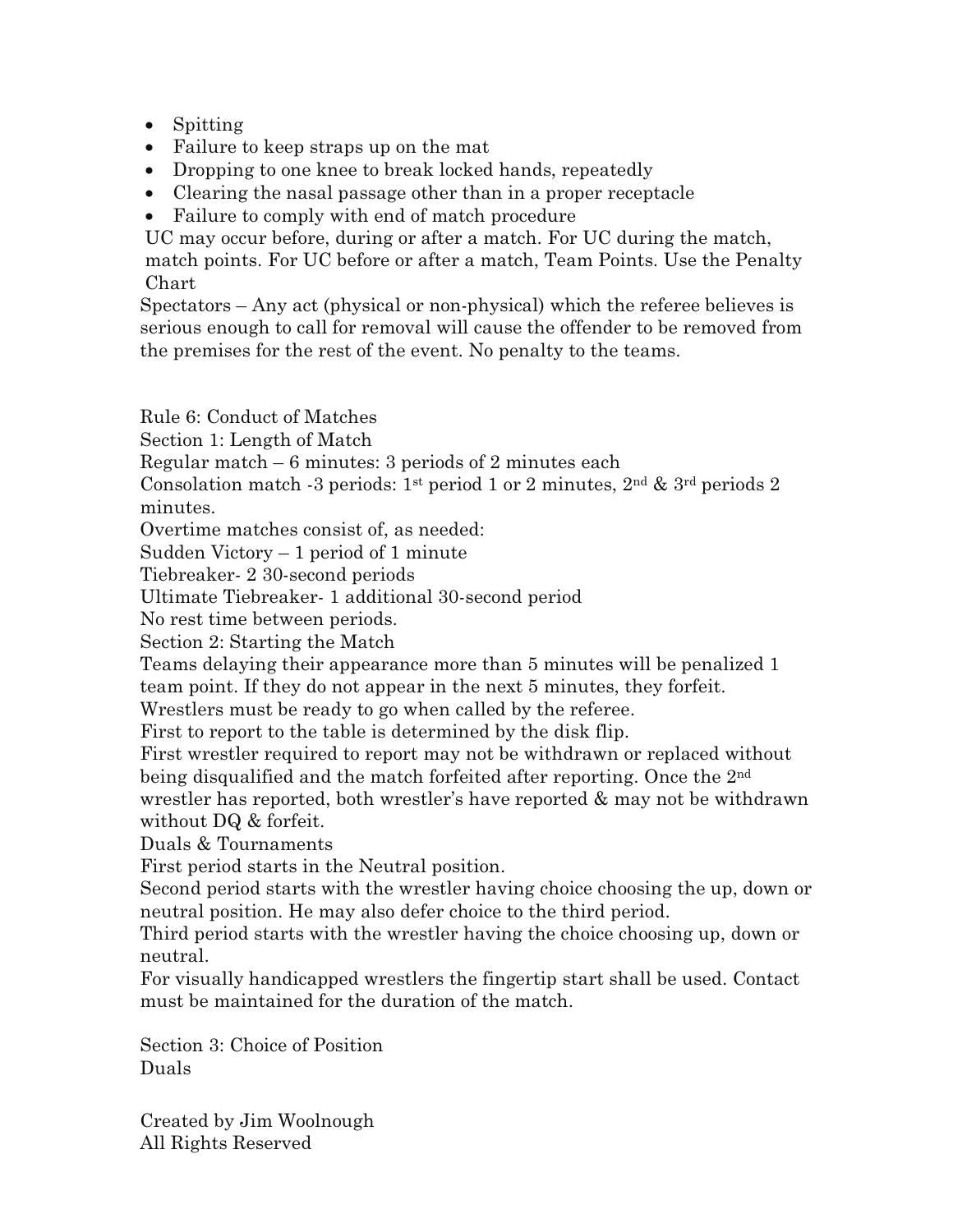Choice of odd or even is determined by the disk toss and shall not be changed due to fall, default, disqualification, or forfeit.

Tournaments

Choice of position is determined by a disk toss between the  $1^{st}$  &  $2^{nd}$  periods. Color that lands up shall have choice for the 2nd period.

Choice of position for  $2<sup>nd</sup>$  injury timeout is limited to: up, down, neutral.

Section 4: Stopping & Starting the Match

When both wrestlers are out-of-bounds stop the match. Restart the match in the center the same way they left.

If a wrestler is injured, stop the match.

The coach or wrestler may default the match by informing the referee at any time during the match.

Stop the match when a stalemate occurs.

A match may be stopped to penalize a wrestler. See rule 8-1.

Stop the match when equipment becomes misplaced or inoperative or illegal.

Section 5: End-of-match Procedure

The wrestlers will remain in the center circle while the referee verifies the score. The wrestlers will shake hands and the referee will raise the winners' hand.

# Section 6: Correction of Errors

Bad time is when:

- the wrestlers wrestle in the wrong position.
- wrong wrestler given choice in the  $3<sup>rd</sup>$  period
- choice of position was not given after  $2<sup>nd</sup>$  injury timeout
- wrestling that occurs when the clock should have been stopped for the end of the period
- wrestling should have stopped for a penalty.

All points, timeouts, penalties that occurred during bad time shall be voided except flagrant misconduct, unsportsmanlike conduct, illegal holds and blood time.

Wrong choice for the  $2<sup>nd</sup>$  period or  $1<sup>st</sup>$  TB can be corrected by giving choice to the other wrestler for the 3rd period or 2nd TB.

For wrong choice in the 3rd period, a 1-minute rest shall be given, the bad time will be deleted, and wrestling will continue.

For 2nd injury timeout error, put the wrestlers in the correct position, delete the bad time, and continue wrestling.

If the clock failed to start, adjust the clock and continue wrestling.

Dual meet scoring errors:

Match score recording errors must be corrected before the next match, if it was the last match prior to the signing of the scorebook.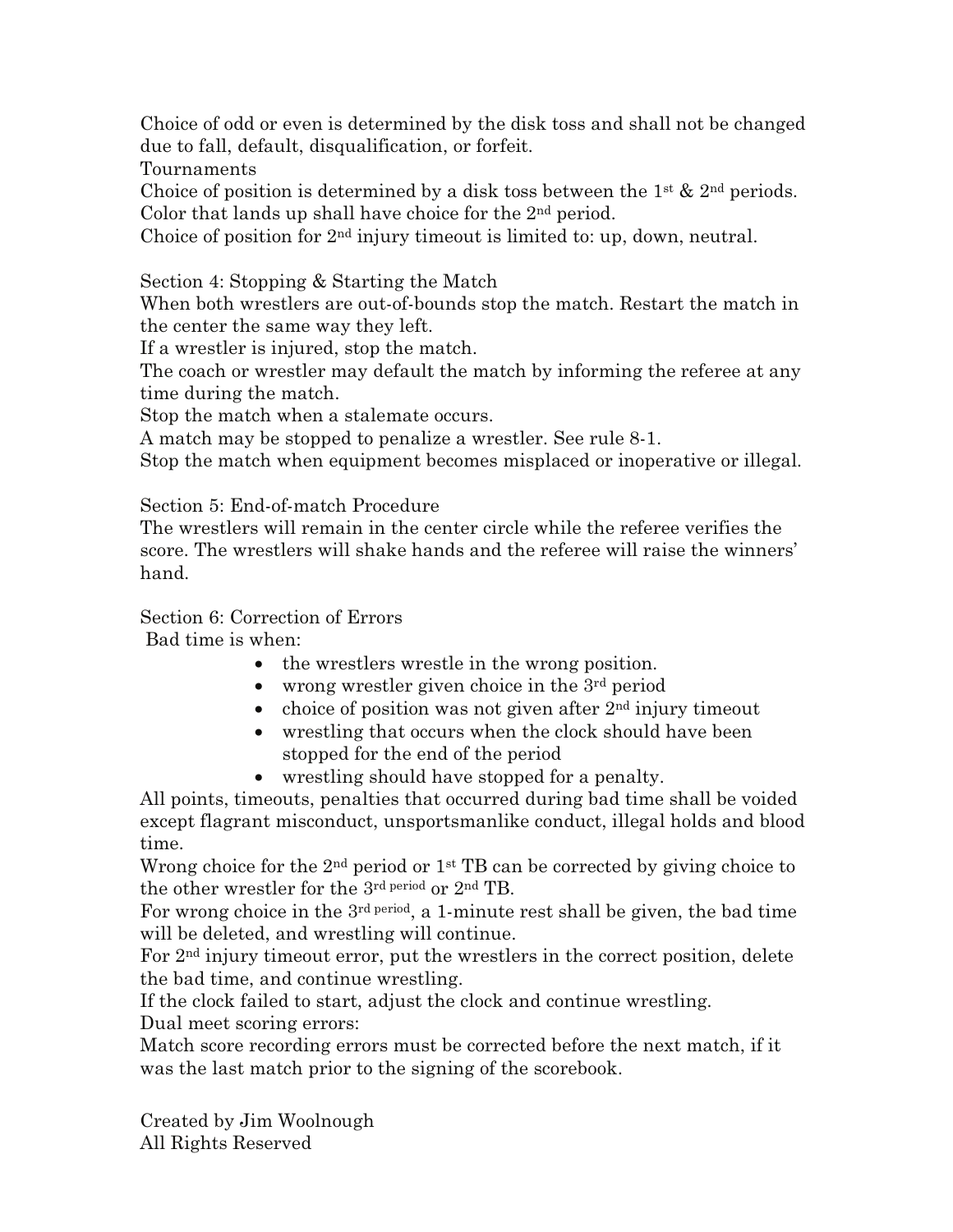Match score computing errors must be corrected within 30 minutes of the finish of the dual. If it would require re-wrestling, then it must be fixed before the next match.

Team score errors must be fixed within 30 minutes of the finish of the dual. Tournament scoring errors:

Errors may be fixed prior to the wrestler leaving the mat if additional wrestling would be necessary.

If no wrestling is needed, then the error may be fixed as long as the coach or wrestler remains in the mat area.

Computation errors must be fixed prior to the next match in which either wrestler competes.

Team scoring:

Errors involving team score must be corrected within 30 minutes after competition ends.

When a coach believes that a referee has misapplied a rule or disagrees with his judgment, he may approach the table and request the match be stopped. He may then discuss the matter with the referee at the table. The wrestlers will remain in the center circle.

If the referee has misapplied a rule, make the change, explain to the other coach, and resume wrestling.

If there is no error or the coach disagrees with the referee's judgment, the coaching staff will be penalized for misconduct.

 $1<sup>st</sup>$  offense – warning

2nd offense – deduct 1 team point

3rd offense – deduct 2 team points and the head coach removed from the premises for the day.

Section 7: Overtime

If the match is tied at the end of regulation, the wrestlers will wrestle a 1 minute overtime period. The period will start from the neutral position and there will be no rest between the  $3<sup>rd</sup>$  and overtime periods. First point(s) scored win. If the scoring move goes to near-fall criteria the match continues until the situation ends.

If the wresters are still tied at the end of overtime, they will wrestle 2 30 second tiebreaker periods.

The referee will conduct a disc flip to determine choice for the tiebreakers. The wrestler with choice may choose top, bottom, or defer. The 1st tiebreaker will be wrestled to completion. If there is no winner (fall, DQ, etc...) wrestle the  $2<sup>nd</sup>$  tiebreaker. The other wrestler will now have choice (top, bottom). If no winner is produced (fall, DQ, point difference), wrestle a 3<sup>rd</sup> tiebreaker. The wrestler who will have choice is the wrestler who scored first during the regular match unless he/she has a UC penalty. No points in regulation, disc flip. The wrestler who scores first, wins. If no score in the 3rd tiebreaker, the top wrestler will win.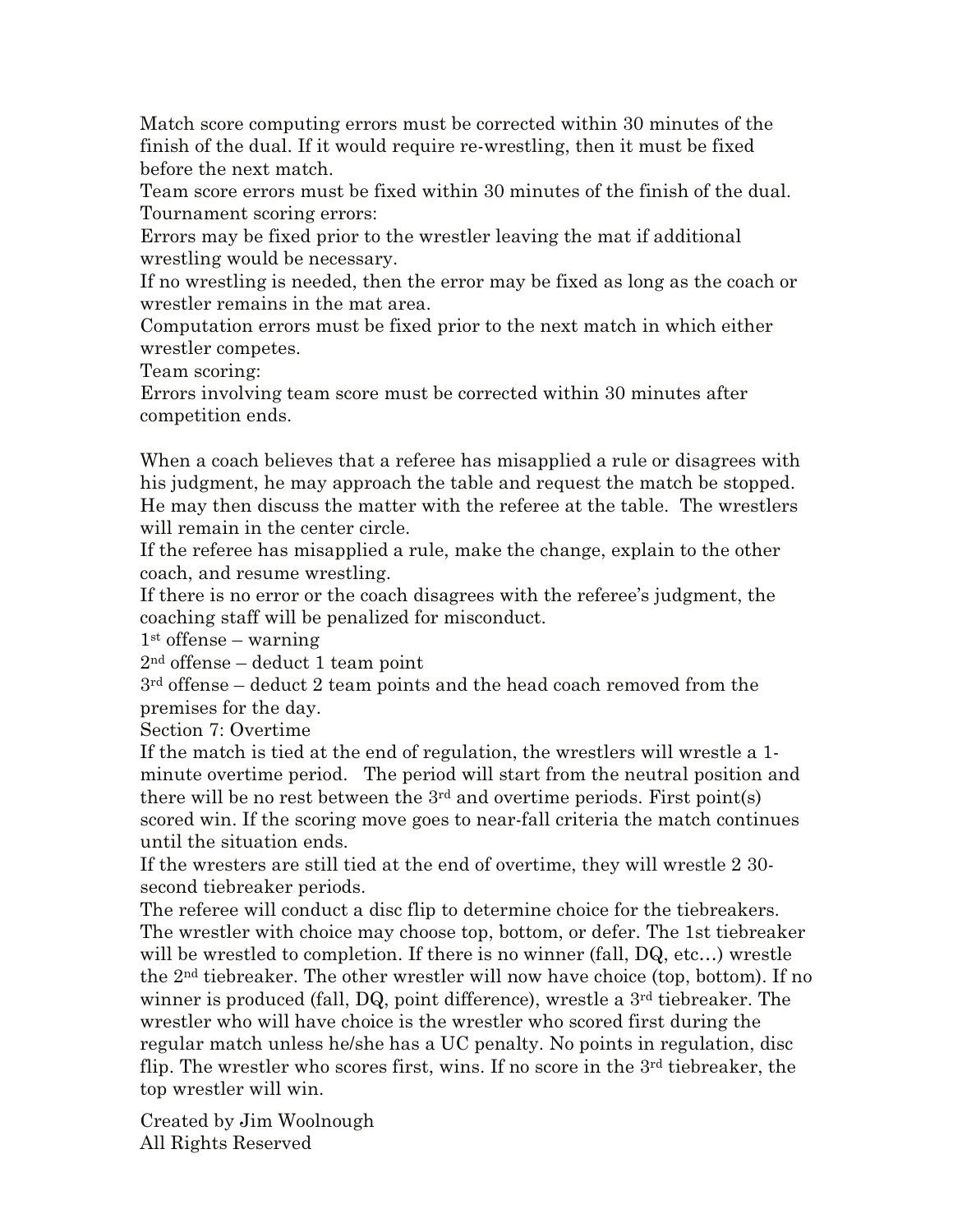Overtime and tiebreaker are extensions of the match and all penalties, timeouts, cautions, warnings will carry-over.

#### Rule 7: Infractions

Section 1: Illegal Holds/Maneuvers A slam is a lift and return to the mat with unnecessary force. Straight back salto and straight back suplay are illegal. Grabbing and pulling on less than the whole hand is illegal. Other illegal holds are listed in Article 5. A legal hold turned into an illegal hold by the opponent shall not be penalized. Break the hold if it becomes an illegal hold, stopping the match is not necessary. Prevent rather than penalize if possible. Any hold that restricts circulation or respiration is illegal.

## Section 2: Potentially Dangerous Holds

Holds are potentially dangerous when they force a body part to the limit of movement. The wrestler applying the hold shall be cautioned against turning it into an illegal hold. If he turns the hold into an illegal hold, he shall be penalized. There is a list of holds in Article 2 but any hold can be potentially dangerous if it can cause injury.

When a defensive wrestler stands and supports all of the weight of the offensive wrestler, it is potentially dangerous and shall be stopped. If you are concerned about the safety of a hold, call potentially dangerous and restart.

#### Section 3: Technical Violations

Going out-of-bounds or forcing your opponent out-of-bounds (fleeing) to avoid wrestling is a technical violation. Grabbing the mat, headgear or clothing to prevent a score is a technical violation. Penalty added to the score, if any. Locking hands, unless the defensive wrestling is lifted or is standing on his own feet, is a technical violation.

Leaving the mat without permission, reporting to the mat not ready to wrestle is a technical violation.

A figure 4 scissors around the head in the neutral position is a technical violation, with or without arm included.

Any equipment detected as illegal after the match is started is a technical violation.

# Section 4: Conduct of Contestants

Unnecessary roughness is a physical act during wrestling. It involves force beyond what is normal in a move or hold. Holds being used to punish the opponent are unnecessary roughness. Continuing unnecessary roughness is flagrant misconduct.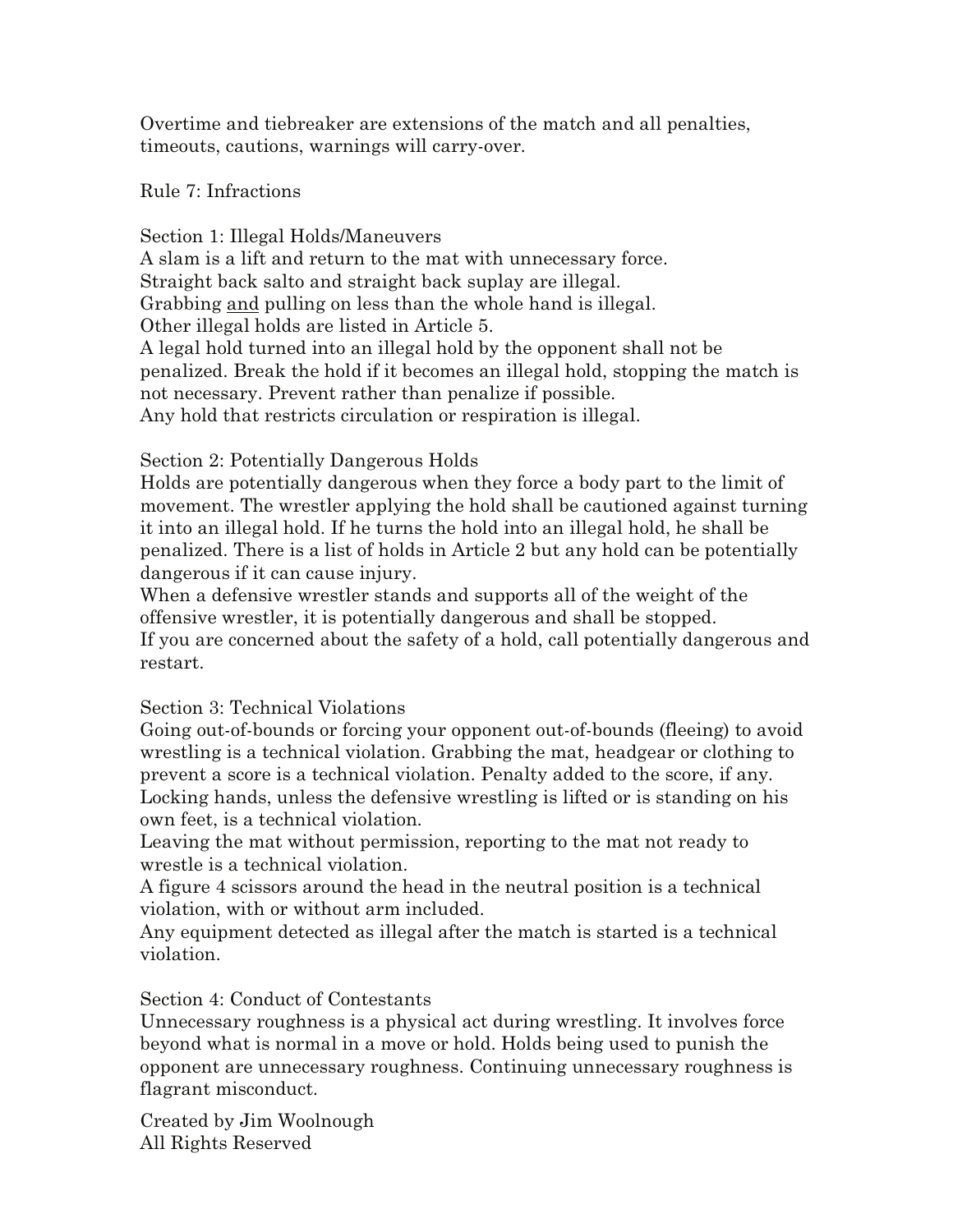Unsportsmanlike conduct is a physical or non-physical act before, during or after the match. Throwing equipment, refusal to follow end of match procedure, taunting, refusal to comply with directives, etc… are examples of unsportsmanlike conduct.

Flagrant misconduct is any act severe enough to merit disqualification from the match and tournament.

Section 5: Conduct of Coaches, Team Personnel, and Others All people affiliated with the team are subject to the rules and decisions of the referee.

All team personnel are restricted to the team bench area during duals. The coach may walk behind the bench to encourage his team. If the bench is the bleachers, he may walk in front. The coach may leave the bench to approach the table to request a conference, or to tend to a wrestler, or during a timeout. It is misconduct on the head coach if a conference is requested and a rule has not been misapplied or the coach questions the referee's judgment If the conduct of the coach or other team personnel becomes abusive or interferes with the orderly progress of the match it is unsportsmanlike conduct on the head coach.

Flagrant misconduct can occur before, during or after the match and is conduct that requires removal from the premises. Use of tobacco products is flagrant misconduct.

Spectators may be removed from the premises for unsportsmanlike conduct without penalty to the team, for the remainder of the event.

#### Section 6: Stalling

Each wrestler has to make the effort to stay in the 10-foot circle and wrestle aggressively throughout the match. When the referee recognizes stalling, he will warn on the first offense and penalize each time after that. Breakdowns to maintain control only are stalling. Bottom wrestler must aggressively attempt to escape or reverse. Repeatedly creating stalemate situations is stalling.

The defensive wrestler is not stalling if he is overpowered.

Rule 8: Penalties and Injuries

Section 1: Penalty Administration

If a wrester reports to the mat not-ready-to-wrestle he will have injury time to correct the condition or forfeit the match. Reporting not-ready-to-wrestle is a Technical Violation.

When penalizing wrestlers the referee will stop the match except for:

- Stalling by the defensive wrestler
- Stalling in the neutral position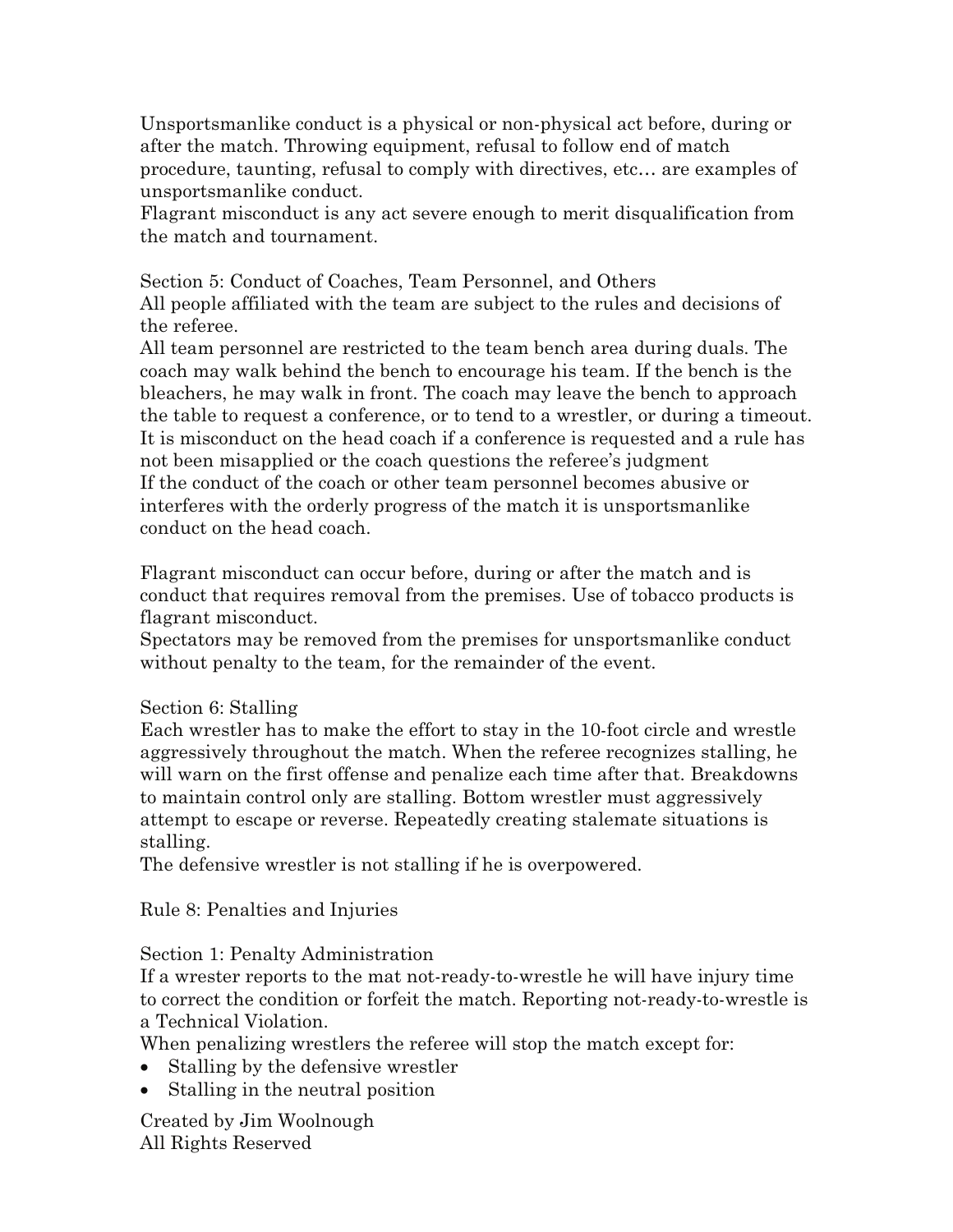- a pinning situation for a defensive penalty
- For locked hands or grasping during an escape or reversal attempt
- Figure 4 on the head when a takedown is imminent
- Grasping of clothing during a takedown by the defensive wrestler
- Warning/penalizing the offensive wrestler if the defensive wrestler has gained his feet

Penalties and warnings are cumulative during the bout.

Unsportsmanlike conduct before and/or after the match will be penalized by deduction of 1 team point for the first offense. Deduct 2 team points for the second offense by an individual and removal from the premises. If no adult supervision is available, the student will be restricted to the team area. The penalties carry over in a multi-day event.

Misconduct of a coach is a warning for the first offense, deduct 1 team point for the second, deduct 2 team points for the third and removal of the coach from the premises. These penalties do not carry over in a multi-day event. Flagrant misconduct is a 2 team point deduction, removal from the premises and disqualification of the wrestler. Removal is for the remainder of the event. Vacancies created in a tournament will be scored as forfeits. Points scored for the team are erased.

Section 2: Injury

Injury timeouts are 1-½ minutes and may be taken twice, provided the total time does not exceed 1-½ minutes. Treatment of previous conditions is injury time. If a second timeout is taken, the opponent will have choice of position on the restart. If the second timeout is taken between the  $1^{st}$  &  $2^{nd}$  periods, the opponent will have choice for the 2nd *and* 3rd periods. If the TO is taken between SV and the TB's, the opponent will have choice for both TB's. If the  $2<sup>nd</sup>$  injury timeout is taken in a tie-breaker, the only positions available are: up or down.

Time to correct illegal equipment is charged to injury time.

A wrestler injured by an illegal act is allowed 2 minutes of recovery time per incident. Intentional attempts to injure are flagrant misconduct.

If a wrestler cannot continue after injury time, he will lose the match by default.

If a wrestler cannot continue after recovery time, he shall win by default. A wrestler cannot take injury time immediately after recovery time.

During an injury timeout two team personnel and a physician may tend to the wrestler.

If the referee thinks a wrestler has lost consciousness, that wrestler will not be permitted to continue in the event until a physician provides written clearance.

If a physician/medical staff says a wrestler cannot continue, the physician/medical staff will not be overruled.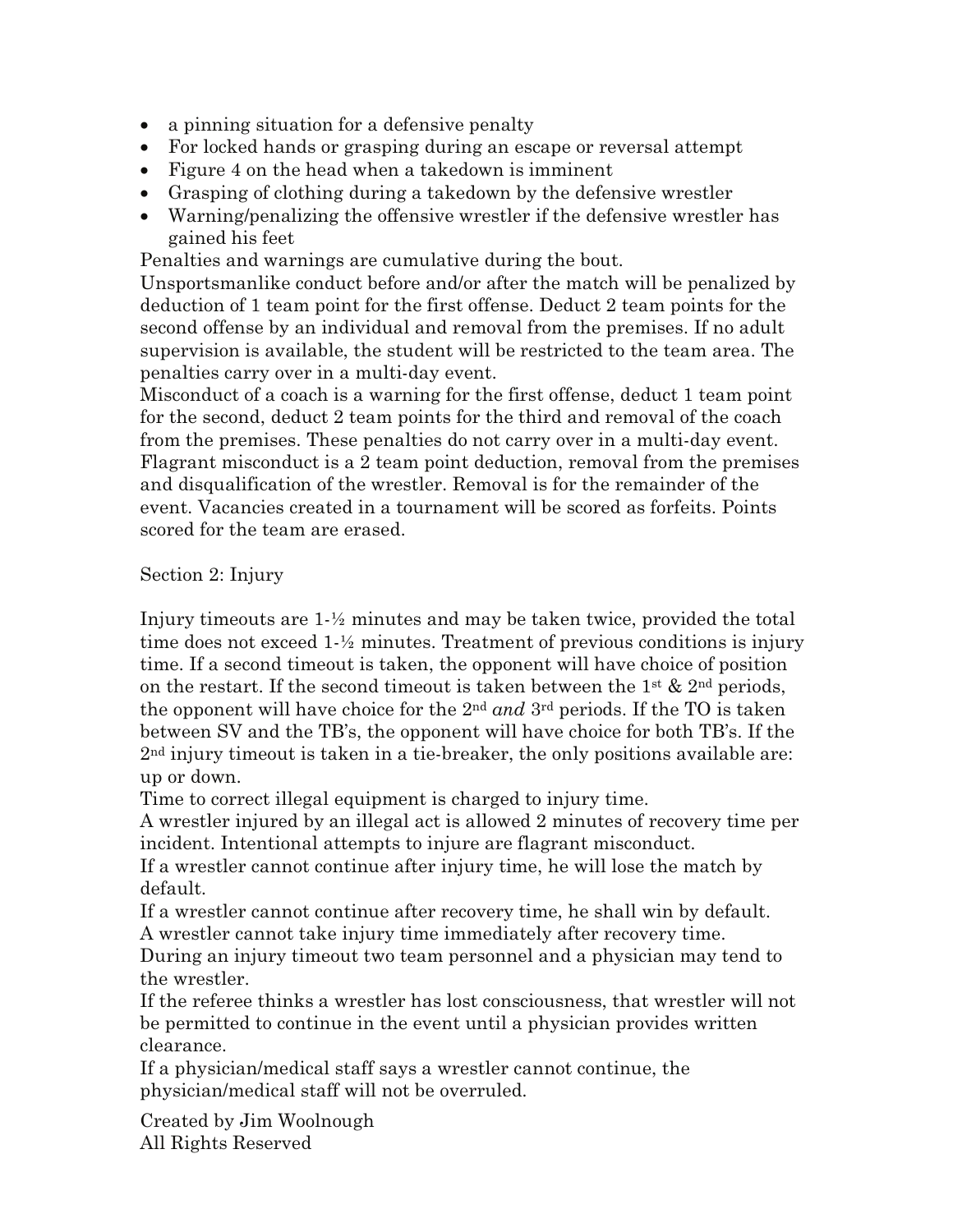Blood time is 5 minutes to stop the bleeding. Clean up after the bleeding is stopped will not count as blood time. If the bleeding cannot be stopped in 5 minutes, the bleeding wrestler will lose by default. If the bleeding was caused by an illegal act, he will win by default.

The match *will stop* for any bleeding or open wound. It will not restart until proper treatment has been administered.

Rule 9: Scoring Section 1: Individual Match Scoring Takedown  $-2$  points  $E$ scape – 1 point  $Reversal - 2 points$ Near fall  $(2$  seconds) – 2 points Near fall (5 seconds) – 3 points Injury or illegal act or blood prior to 2NF being earned – 2 point near fall Injury or illegal act or blood after 2NF is earned – 3 point near fall Injury or illegal act or blood after 3NF is earned – 4 point near fall Penalties – in accord with the penalty chart

Section 2: Team Scoring

Dual meet  $Fall - 6 points$ Forfeit – 6 points Default  $-6$  points Disqualification – 6 points Technical fall – 5 points Major Decision – 4 points Decision  $-3$  points Double Forfeit – 0 points Tournament  $Fall - 2 points$ Default  $-2$  points Forfeit  $-2$  points Disqualification  $-2$  points Advancement  $Championship - 2 points$  $Consolation - 1 point$ Technical fall  $-1-\frac{1}{2}$  points Major decision  $-1$  point Bye followed by win – Championship 2 points Consolation 1 point Example: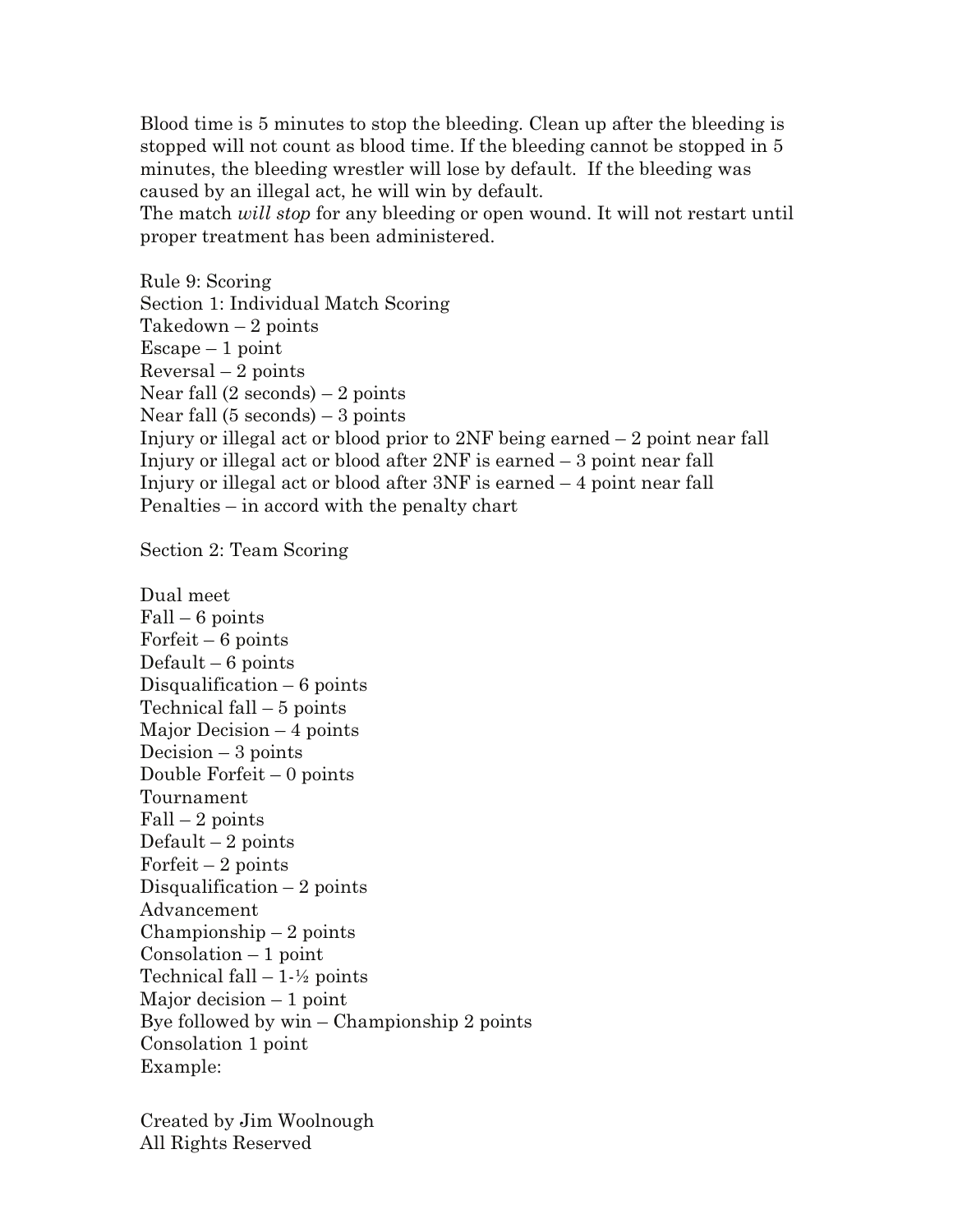Wrestler A has a bye followed by a win by fall followed with a decision. Advancement (team) points are: 2 points for a win following the bye, 2 points for the win +2 points for the fall, and 2 points for the decision. Total of 8 points. If he had a tech fall instead of a fall it would be,  $2 + 2 + 1$  1/2 + 2 = 7 1/2.

If a dual ends with a tie score, the following system shall be used to determine the winner.

a. The team with the least flagrant or unsportsmanlike penalty points (team point)

b. The team with the most wins

c. The team with the most 6-point wins

d. The team with the most tech falls

e. The team with the most major decisions

f. The team with the most (total points) first scores

g. The team with the most near-fall points

h. The team with the most takedowns

i. The team with the most reversals

j. The team with the most escapes

k. The team with the least stalling penalties

l. The team with the least stalling warnings

m. The team with the least amount of other penalty points

n. Toss of the flip disk will determine winner

1-point will be added to the winning teams score along with a not of the

criteria that decided the winner. (E.g. Red team 16; Green team 17, criterion b)

Rule 10: Conduct of Tournaments

Section 1: Authorization

The State high school associations conduct state qualifying tournaments and the State Championships as they see fit.

Videotaping is allowed unless prohibited by the state association.

Video may not be used to review during competition.

Section 2:

Entries will be verified by the end of weigh-ins unless otherwise specified. Wrestlers have 5 minutes to report for their bout, ready to wrestle or forfeit the match

Injury default in a match does not prevent a wrestler from continuing to participate

In the case of injury or illness after entry verification, the tournament director will decide if a wrestler may continue, after consulting with the coach of the wrestler and tournaments medical.